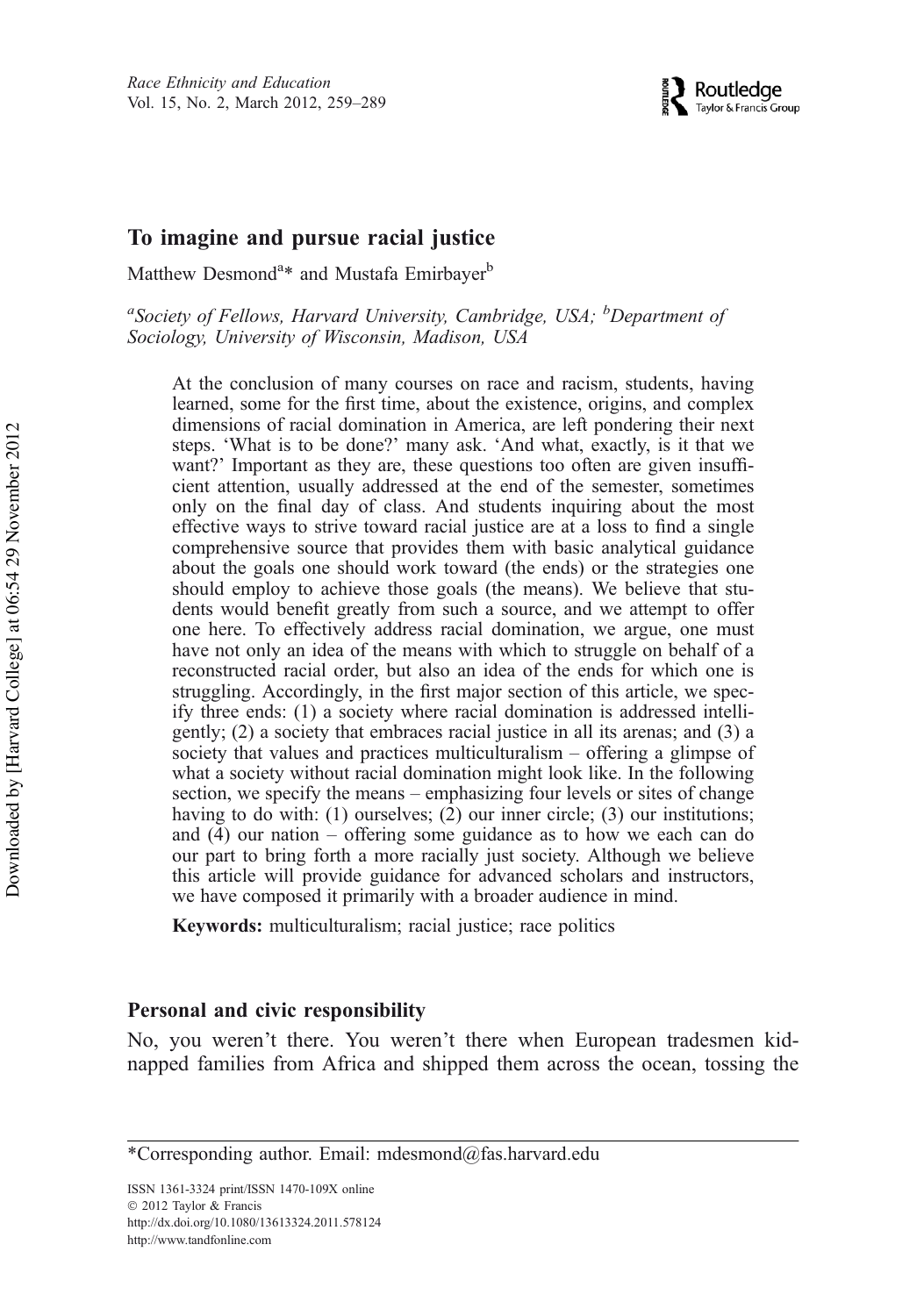dead and sick overboard, to be separated and shackled, branded and beaten and worked. It wasn't your idea to destroy American Indians' way of life, to steal their land, to outlaw their religion, to enforce a system of colonization that brought them to extinction's cliff-edge. 'Manifest Destiny' was not your cry; you did not load your guns and push the people of Mexico back until Texas and California were ours. You had nothing to do with America's racist citizenship requirements, which tore so many Asian families apart and led to the brutal exploitation of Asian workers. It wasn't your idea. Blood is not on your hands.

It is true: None of us are personally or directly responsible for the wrongs inflicted by – or to – our ancestors. But all of us are responsible for repairing the damage, for cleaning up the mess. Why? Because responsibility is more – so much more – than simply our duty to answer for deeds we ourselves commit. We can distinguish between personal and civic responsibility (Arendt 2003). Personal responsibility is connected to things directly asked of you and wrongs you have committed. If you are a student, it is your personal responsibility to attend lectures and complete assignments; if you steal your roommate's laptop, it is your personal responsibility to return it and make things right.

Civic responsibility, on the other hand, is connected to your ability  $$ your power – to change your community and beyond. Whereas personal responsibility has to do with your connection to the problem, civic responsibility is about your connection to the *solution*. If a heavy storm causes a levee to break and flood waters to come rushing toward your town, you are not personally responsible for the flood, of course, but you are civically responsible for protecting your town and its citizens. It is not the levee, but the sandbag, that has your name on it.

The idea of civic responsibility implies that we have an obligation to people other than ourselves and our close friends and family. It means that we have an obligation to justice; that we are responsible for the dispossessed. This fact remains even if we had nothing to do with bringing about their dispossession. But, honestly, how many of us – white and non-white alike – can claim to have nothing to do with the suffering of others? You weren't there at the beginning, that's true enough. But, as scholars have shown, accumulation and disaccumulation, privilege and disadvantage, are inseparable (Brown et al. 2003). Where were your shoes, shirt, and underwear made? Didn't part of the money you paid at the mall find its way into the pockets of those running sweatshops in New York City's Chinatown or on the Mexican border? Do you clean your apartment with chemicals developed in the poor black communities of the Mississippi Delta? Where does your trash go? Is it dumped on an American Indian Reservation nearby? Do you secure a feeling of safety by backing 'tough on crime' politicians, who build more prisons and lengthen mandatory sentences, causing poor blacks and Latinos to bear the brunt of their scourge? Do you wallow only in your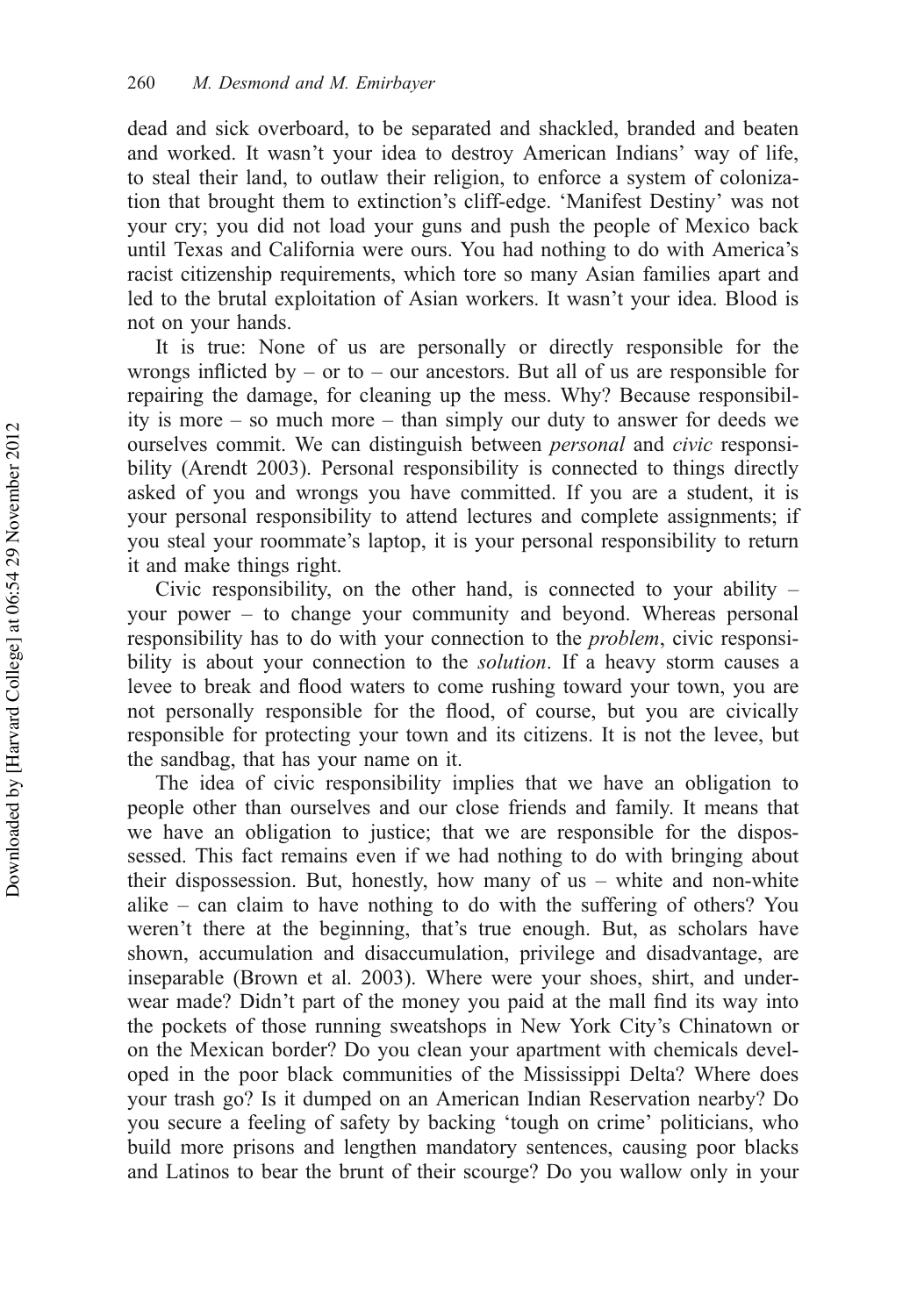own oppression, refusing to reach out to – or even to notice – other people under the hard heel of domination? Do you believe that your pain is greatest, a conviction that only fortifies racial domination by eroding the possibility of interracial and interethnic coalitions and by causing rifts between blacks and Latinos, Chinese and Koreans, poor whites and poor American Indians? Perhaps, when it comes to racial domination, personal and civic responsibility are not so easily divorced. Perhaps our hands are not as clean as we once thought.

'But I have done nothing!' you protest. Exactly: You have done nothing. Today, racial domination persists, not only because politicians and businessmen exploit racial divisions for their own gain, but because millions of us, busy with our own lives, hunker down in the shade, indifferent to the suffering of others. We might hope for the best, but we refuse to 'stand in the bright sun and cast a long shadow,' in civil rights activist Bob Moses's elegant words. As Holocaust survivor Elie Wiesel (1986) once said, 'The opposite of love is not hate; it's indifference. The opposite of beauty is not ugliness; it's indifference. The opposite of faith is not heresy; it's indifference. And the opposite of life is not death, but indifference between life and death.' We can drop bombs on civilian targets without being the one who pushes the button. We can incarcerate thousands of black men without sitting on the jury. We can contribute to the suffering of America's immigrants without ever doing the deporting ourselves. Indifference is never neutrality; it is loyalty to the status quo. To quote Lorraine Hansberry, the great African American playwright, 'The acceptance of our present condition is the only form of extremism that discredits us before our children' (quoted in Nemiroff 1969, 72).

Indifference sometimes is the product of ignorance. Some people simply do not know the nature and depth of the matter. There is a small library's worth of research to rectify that problem. This article, by contrast, assumes that you have some grasp on racial domination – that you are familiar with its origin and history, how it penetrates various realms of society. Having familiarized yourselves with the problem of racial injustice, what do you do with all this knowledge? What is to be done? And what, exactly, is it that we want? In this article, we address these questions. The first section takes up a discussion of ends, some goals toward which we ought to strive. We specify three ends: (1) a society where racial domination is addressed intelligently; (2) a society that embraces racial justice in all its arenas; and (3) a society that values and practices multiculturalism – offering a glimpse of what a society without racial domination might look like. The second section deals with the means or strategies for achieving those goals. We specify four levels or sites of change: (1) ourselves; (2) our inner circle; (3) our institutions; and  $(4)$  our nation – and offer some guidance as to how we each can do our part to bring forth a more racially just society. To put it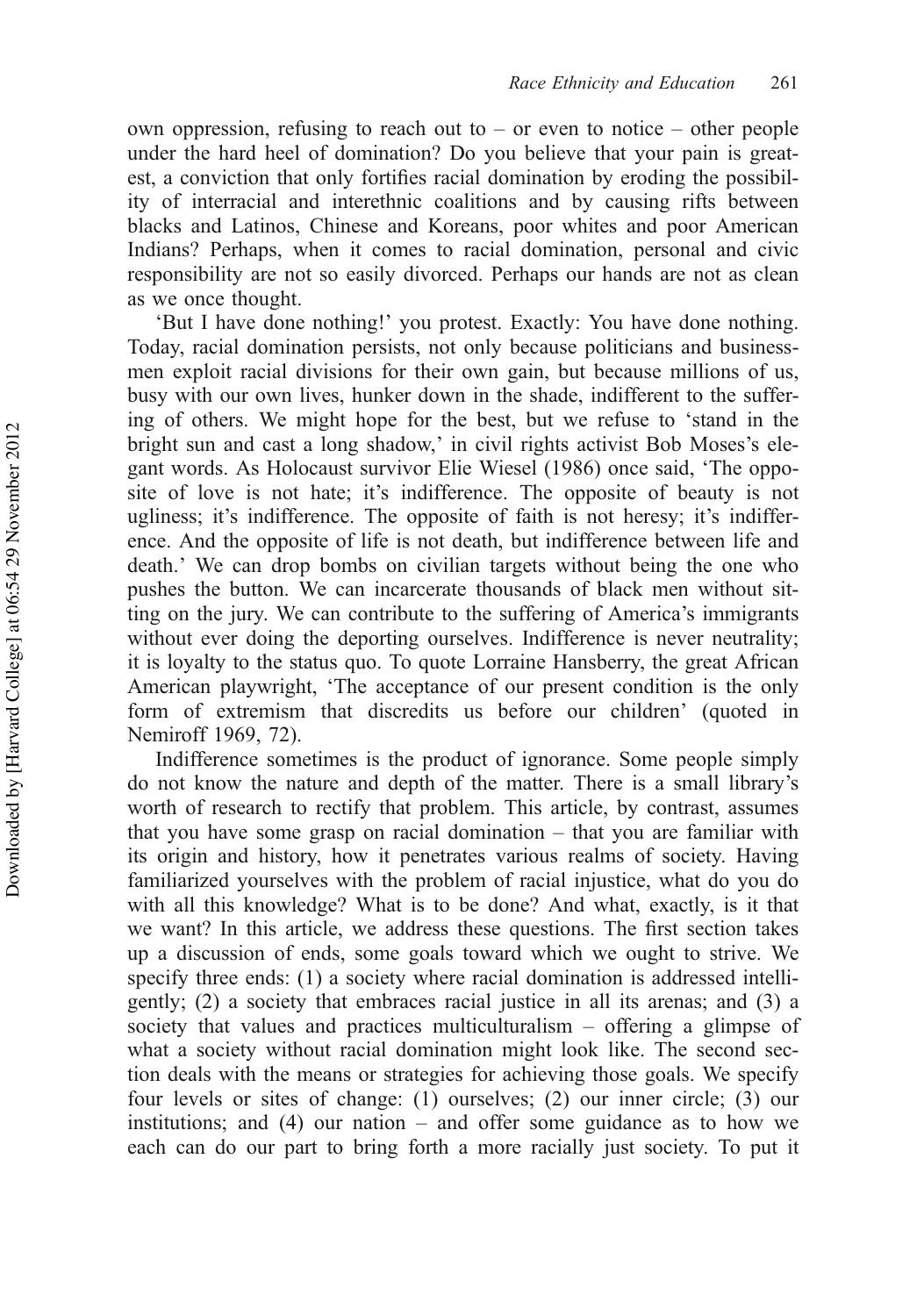another way, the first section addresses the question: What is it we wish to achieve? The second addresses the question: And how do we achieve it?

### The ends

Many of America's whites believe that racial equality already has been achieved, while many of its non-whites hold that little has changed since the Civil Rights Movement and that things may be getting worse (Brown et al. 2003, 224–5). One side declares, 'Racial harmony has arrived.' The other side replies, 'Racial harmony will never come.' But the truth lies somewhere in the middle. Two things are undeniable: that racial progress in America has been nothing short of astounding and that racial domination in America has yet to be dismantled. As one sociologist has put it, 'It can be said, unconditionally, that the changes that have taken place in the United States over the past fifty years are unparalleled in the history of minority–majority relations... .There does not exist a single case in modern or early history that comes anywhere near the record of America in changing majority attitudes, in guaranteeing legal and political rights, and in expanding socioeconomic opportunities for its disadvantaged minorities' (Patterson 1998, 16). If we refuse to recognize this fact, we foster an angry spirit of cynicism and nihilism, a spirit of hopelessness that causes whites and non-whites to throw up their hands and conclude, 'If racial equality is hopeless, then why should we do anything to fight it?'

Change has come to America. Indeed, some ethnic conflicts viewed as intractable and eternal a mere 100 years ago hardly exist today. One thinks, for example, of the conflict between Protestants and Catholics, or between Irish and Italians. The historical record demonstrates that what one generation found unrealistic and impossible – idealistic – the succeeding generation made into reality (Du Bois 1996 [1899], 386). 'What is considered impossible today may be possible tomorrow,' observe the authors of White-Washing Race. 'It is well to remember that in the 1950s few Americans believed that a revolution in civil rights was just around the corner. Jim Crow seemed to be deeply entrenched, racial prejudice too formidable a presence in the minds of white Americans. Yet many people of all races vigorously opposed segregation anyway, not because they knew they would prevail, but because they believed that doing so was morally necessary. And in the end they did prevail' (Brown et al. 2003, 248).

We cannot deny the progress of the past, just as we cannot turn a blind eye to the problems of the present – or the pregnant promise of the future. Researchers and social commentators rightly have documented the (racial) troubles of today, but what does the future hold? What do we want it to hold? Social science is able to provide a much-needed picture of alternative realities. It can, in a phrase, present us with *real utopias*. Creative and radical alternatives for society 'grounded in the real potentials of humanity' as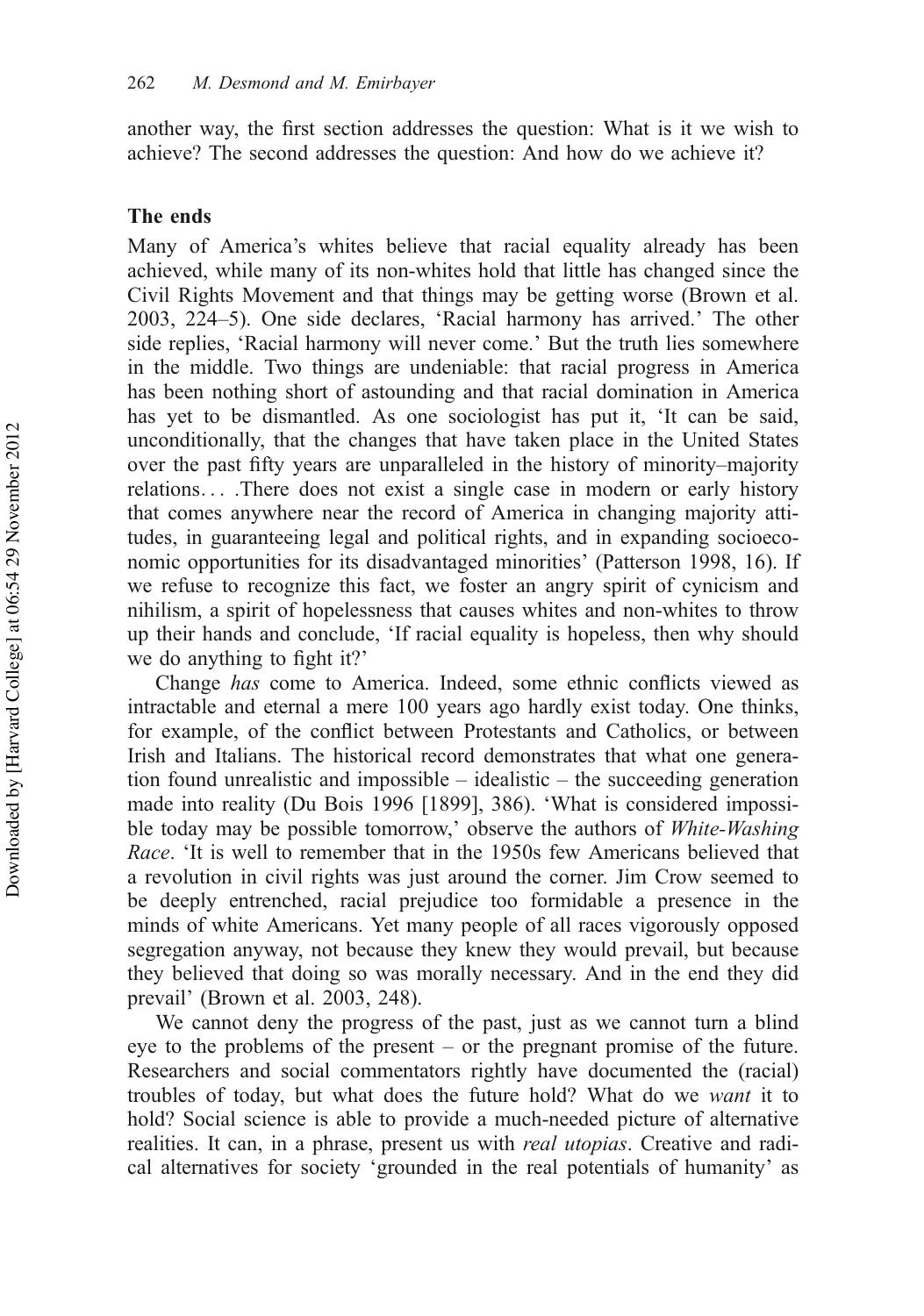well as in social-scientific and historical research, real utopias are intellectually rigorous, carefully designed blueprints for a better tomorrow (Wright 2003, vii–viii; see also Bourdieu 2003, 17–25). They are the end products of social change; they are realistic renderings of a society more just, equal, and moral than the one we currently inhabit. Real utopias are hopeful but not naïve; realistic but not cynical. They are what America's founding fathers envisioned when they longed for 'a more perfect union'; what Karl Marx had in mind when he spoke of real or 'human emancipation' of the working class; of what Martin Luther King, Jr. dreamt when he referred to 'the promised land.' (For an extended discussion of realized real utopias in the political and economic spheres, see Cohen and Rogers 1993; Wright 2010.)

To work toward racial justice, we must know precisely what we are working toward. Accordingly, in what follows, we sketch three goals, three real utopias, connected to the dismantling of racial domination. This discussion is not a venture in prediction, the stuff of social forecasting; rather, it is an exercise of the imagination. Nor do we paint a complete picture of what a racially just society might look like, a project too rich and expansive for our purposes here. We simply sketch what we believe are three ends essential to the ascension of racial justice, inviting you to fill in the details and, with us, to imagine further possibilities.

### Multiculturalism

The first end we propose is: a society that values and practices multiculturalism. Multiculturalism – defined by German philosopher Jürgen Habermas (2003, 4) as 'the equal co-existence of different cultural forms of life within one and the same political community' – is one specific way in which people (especially those belonging to marginalized groups) can be incorporated into society. It breaks sharply with assimilationist logic. 'Multiculturalism dramatically expands the range of imagined life experiences for core-group members. In doing so, it opens up the possibility not just for acceptance and toleration but for understanding and recognition. Insofar as such understandings are achieved, rigid distinctions between core and out-group members break down, and notions of the particular and the universal become much more thoroughly intertwined' (Alexander 2006, 450–5). In its purest form, multiculturalism abolishes ethnic hierarchies and racial domination. All people, whites and non-whites, immigrants and native-born citizens, are not simply tolerated; they are valued and, as much as possible, are understood – their differences and similarities acknowledged, accepted, and welcomed.

Let us take a moment to ponder multiculturalism, not only as a partly and selectively realized reality (which it is), but also as a real utopia. Much has been written about it, in a vast and exciting literature that spans philosophy, political theory, cultural studies, as well as sociology. Here we can only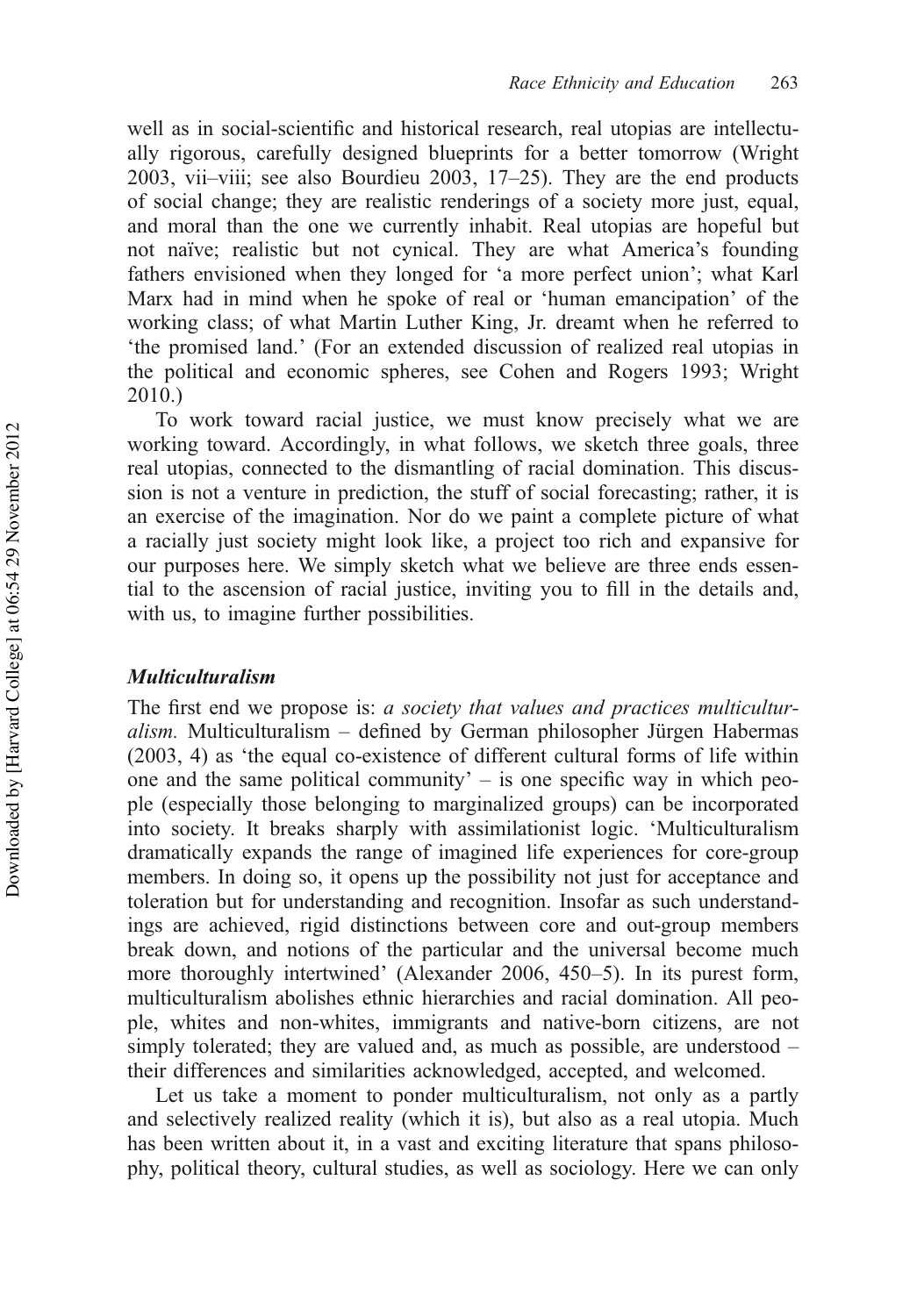offer a few brief ideas. To begin with, in multicultural theory, the ideal America is not one in which all citizens dissolve into a single national identity, an America that would only reproduce the worldviews and lifestyles of the dominant groups. On the contrary, it is a world of multicultural incorporation that rests on two key principles: first, that, drawn shoulder to shoulder in common humanity with others, we have a civic responsibility to all people; and, second, that we must respect each others' differences (Kymlicka 1995). Anthony Appiah (who prefers the term 'cosmopolitanism'), puts it this way:

There are two strands that intertwine in the notion of cosmopolitanism. One is the idea that we have obligations to others, obligations that stretch beyond those to whom we are related by ties of kith and kind, or even the more formal ties of shared citizenship. The other is that we take seriously the value not just of human life but of particular human lives, which means taking an interest in the practices and beliefs that lend them significance. People are different, the cosmopolitan knows, and there is much to learn from those differences. Because there are so many human possibilities worth exploring, we neither expect nor desire that every person or every society should converge on a single mode of life. (2006, xv)

Multiculturalism promotes the 'norm of equal inclusion,' which, in a racially just world, would become a core component of modern democracies (Barry 2001; see also Kymlicka 1995; Habermas 2003). In such a world, there are no 'second-class citizens,' and groups currently rendered invisible by political elites finally receive their due recognition. To Canadian philosopher Charles Taylor (1994, 26), failing to recognize fully and to value nonwhites and other dominated groups 'shows not just a lack of due respect. It can inflict a grievous wound, saddling its victims with a crippling selfhatred. Due recognition is not just a courtesy we owe people. It is a vital human need.' If one of the primary techniques of those championing racial and colonial domination is to convince those they seek to dominate that whiteness and the 'white way of life' are superior to all other races and lifestyles, then the aim of the multicultural project is to banish all such ideas of white supremacy and cultural superiority (Fanon 2004 [1963]). Despite our differences – and, indeed, those differences often are far outweighed by our similarities – we all are bound within a common humanity (Phillips 2007; Abu-Lughod 1991). Abraham Lincoln recognized this as far back as the nineteenth century, arguing that immigrants have a right to claim full American citizenship 'as though they were blood of the blood and flesh of the flesh of the men who wrote the Declaration of Independence. So they are' (quoted in Alexander 2006, 431).

Recognizing this, the multiculturalist cannot deny his or her civic responsibility to dominated groups, and it is here that we witness the convergence of anti-racist movements and the multicultural ideal (Banting and Kymlicka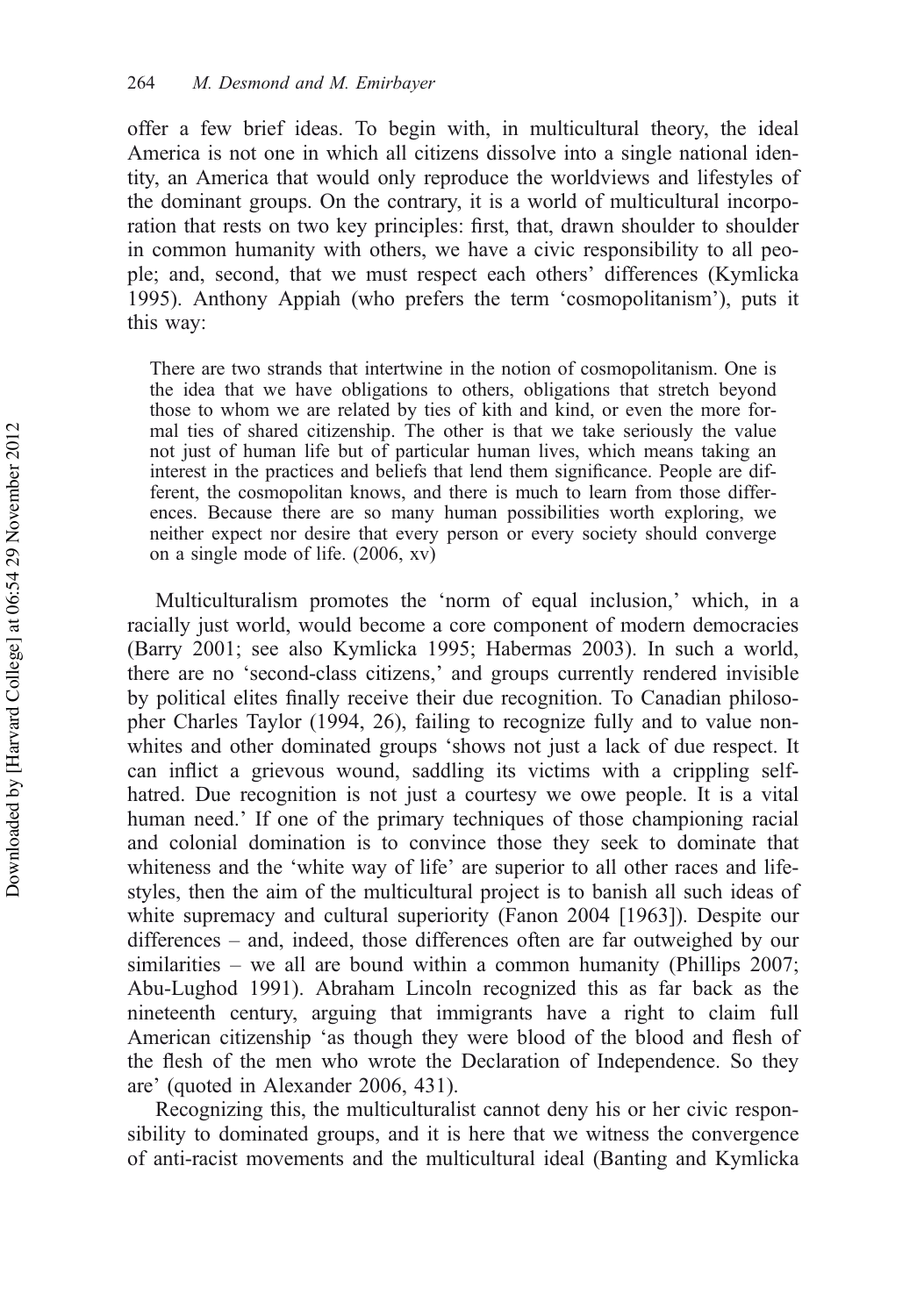2006; Figueroa 1999). Multiculturalism demands that we stand with the suffering. It nourishes within us a spirit of solidarity, not only extended to our friends or countrymen, but to every person inhabiting the planet (Alexander 2006; Appiah 2006). The multiculturalist is less interested in protecting exclusively her own group's agenda – constructing a political identity (based on race, gender, sexual orientation, religion, and so forth) and striving to promote only the aims of those with a similar identity – as much as in imagining and fighting for a society in which all groups' needs are realized to the fullest extent possible. In multiculturalism, one finds a set of moral principles that can replace those of 'identity politics,' principles that counter the possibility of interracial and interethnic cooperation (see Brubaker and Cooper 2000; Gitlin 1996). Multiculturalism, after all, is not simply about recognizing other people's identities and cultural scripts; it is also about recognizing their problems – how they are unfairly treated in a democracy that promises them full and equal inclusion – and about responding with intelligent and just remedies (cf. Ford 2005; Phillips 2007). For the multiculturalist, racial justice is the value; racial diversity and equality are the results.

'But,' the cynic interjects, 'wouldn't multiculturalism erode our national culture, undermining American unity and pulling us apart?' Obsessing over our differences, it is true, weakens our democratic potential and breeds animosity. But any multiculturalism worthy of its name does not encourage us to obsess over our differences but inspires us to acknowledge and respect those differences as potential sources of wisdom and good while working together to bring about a more just world. Multiculturalism seeks to draw us nearer, not to push us apart. It does not threaten civic community but nourishes its potential by dismantling racial domination (Banting and Kymlicka 2006, 11, 17). It does not weaken democracy but strengthens it. Most critics of multiculturalism believe its alternative to be a color-blind society, where we shed our differences and unite under the banner of 'American.' This train of thought is nothing more than the old idea of assimilation in new garb. It assumes that the stew simmering in the great American melting pot suits everybody's tastes. It also assumes that assimilation melts everyone equally into a new something, even if, in reality, that 'new something' is the dominant group projecting itself as the universal American. Whites do not melt; non-whites do. This means that the alternative to multiculturalism is not national unity but disunity and racial strife.

Multiculturalism seeks to nourish democracy, to strengthen American civil society, making it freer and fuller, wider and warmer, more inclusive and more just. Besides, to deny the goal of multiculturalism is to deny the very essence of America. America always has been multicultural, although it is only in recent years that it has pursued multiculturalism as an ideal. The United States, said Senator Carl Schurz in 1859, was 'a great colony of *free humanity* which has not old England but the *world* for its mother country' (Fuchs 1992, 45). It took an enormous labor to convince us otherwise;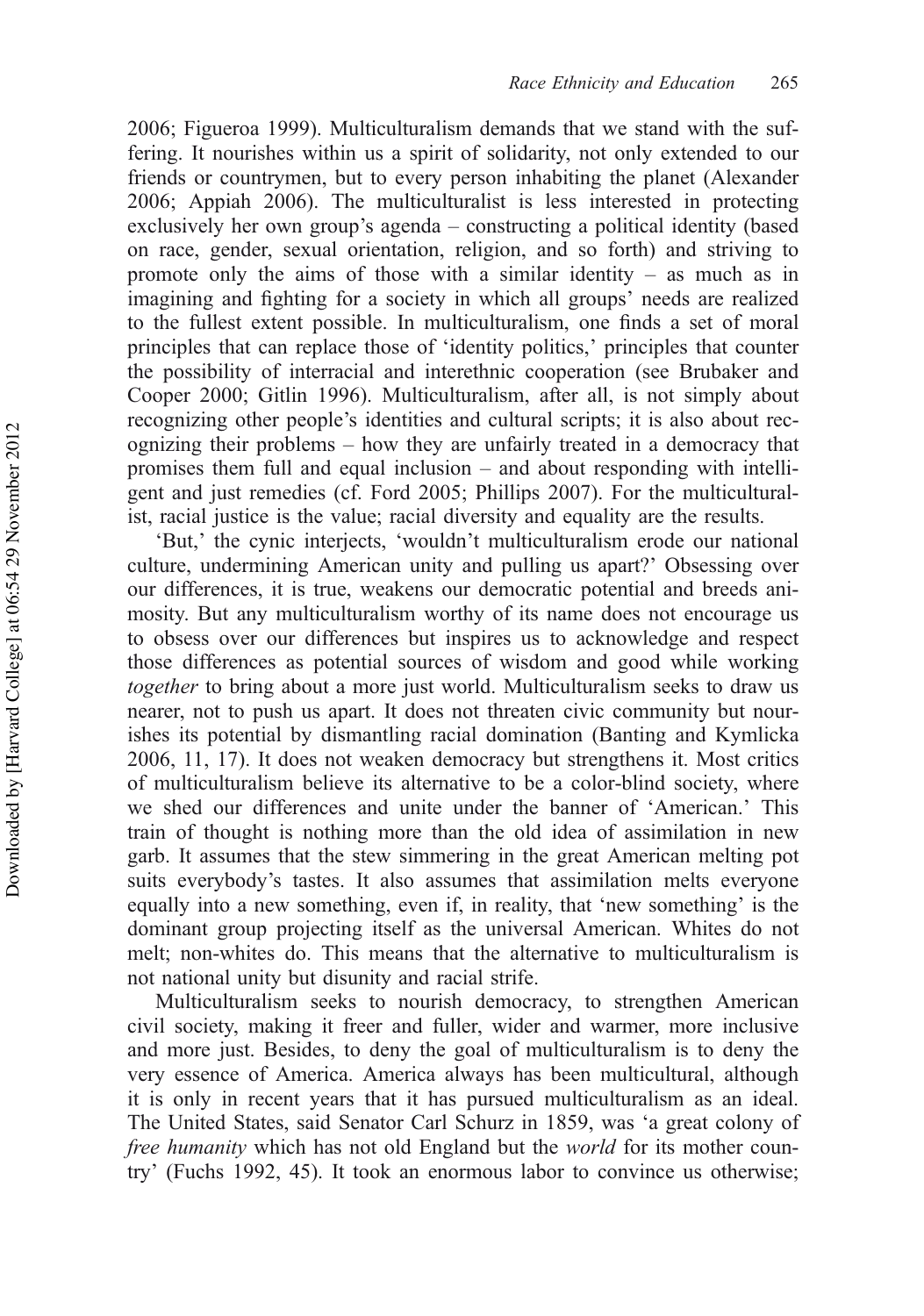it took a movement of great exertion and coercion, mystification and trickery to present America as a white nation. In America, multiculturalism is the norm; it is racial domination that is its perverse, unnatural substitute – which is why Appiah makes perfect sense when he says, 'Cosmopolitanism isn't hard work; repudiating it is' (Appiah 2006, xx).

### *Justice*

The second end we propose is: a society that embraces racial justice. Because racial domination has been such a central feature of American society since its inception, it might be difficult to imagine an America where racial justice finally has come to replace injustice. Some people have given up trying (Bell 1987). But there is no surer way to guarantee racial domination's continued reign than to conceive of it as intractable and eternal. Imagining alternatives to how we should live is itself a small act of resistance, one that refuses to settle for the world we have inherited and that firmly rejects the defeatist claim, 'This is how it is, and how it has always been, so get used to it.'

Since the collapse of the Civil Rights Movement, most activists in America simply have not known where to march next (Winant 2001). During Jim Crow, racial domination was obvious and legal; there was a clear enemy (segregation) and a clear goal (desegregation). But today, racial domination can be more elusive and complicated; it can be ghostlike and difficult to confront. There is a good deal of truth to this, but numerous studies (Western 2006; Brown et al. 2003; Feagin, Vera, and Batur 2001; Bonilla-Silva 2003; Gotanda 2000) have shown that today racial domination influences all of society's fields of life; its consequences are devastating and, in many cases, its presence undeniable. There are tangible problems in need of tangible solutions. A revitalized Civil Rights Movement – uncompromisingly egalitarian, intersectional, and multicultural – is needed. In the paragraphs below, we offer some direction to that movement, ends it can pursue and, in some cases, is pursing today. What might a racially just America look like? It would take several books, in reality, to answer this question thoroughly. But, in what follows, we imagine some real utopias for several major areas or fields of social life (proceeding from the macro to the micro), in an exercise intended to pry open our imaginations and to stretch the limits of what we believe to be possible.

In the political field, racial justice would come with the advent of a more powerful multicultural democracy, one that lives up to its name (literally, 'the rule of the people') (Hacker and Pierson 2005). Because there is no genuine democracy in societies that muzzle dissenting voices, the new American democracy would value and welcome criticism and would promote (not erode) people's political freedom. Patriotism would be measured by the extent to which we critically evaluate our society and strive to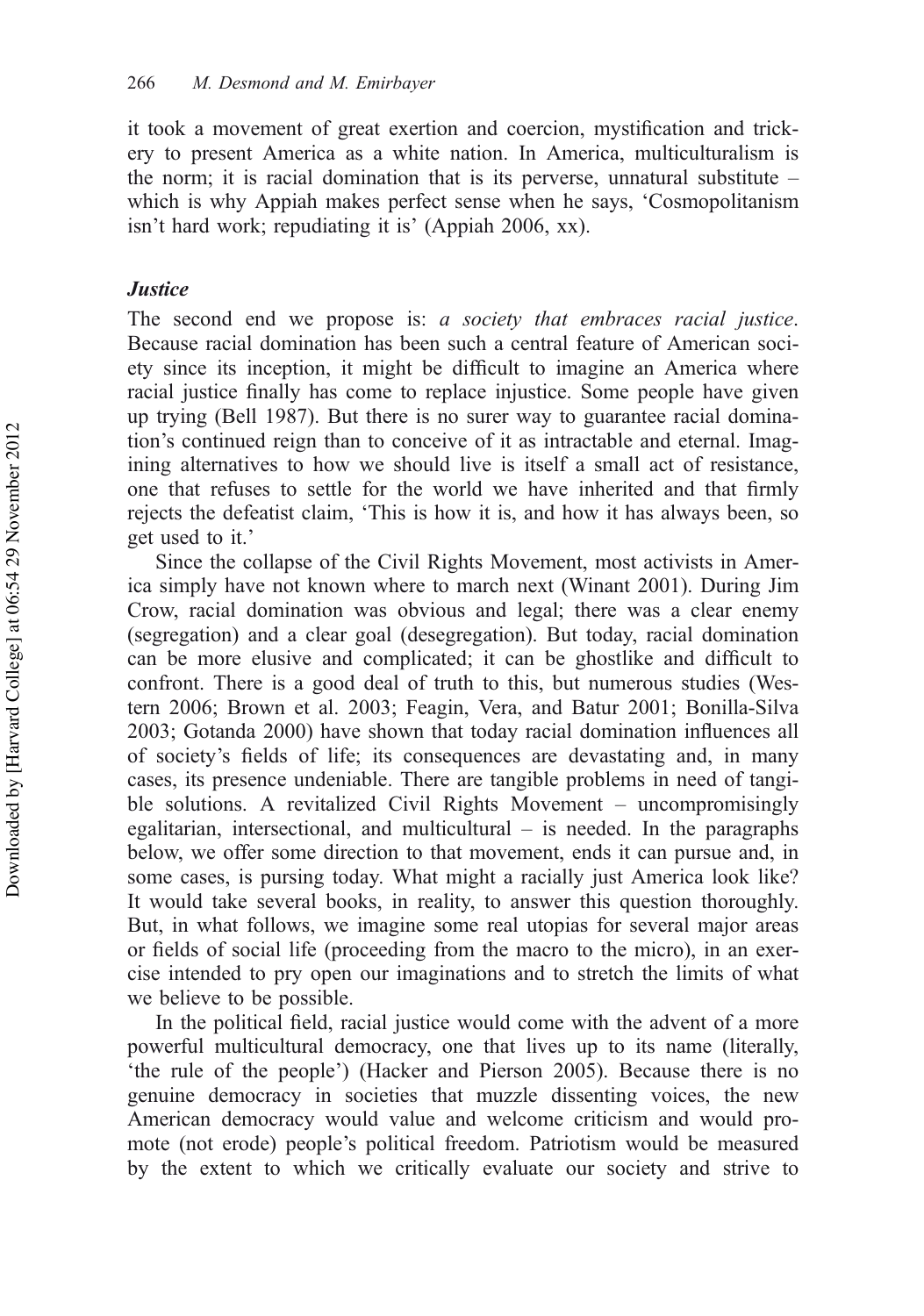change things for the better – not the extent to which we nod 'yes' to everything party officials say. Current systems of 'taxation without representation' would come to an end, as poor communities of color, as well as ex-felons, would enjoy political representation that matches that of wealthy white suburbanites. How, after all, can we accept a society in which 'the fullness of freedom [is reserved] for those whose income, leisure, and security need no enhancing, and a mere pittance of liberty [is reserved] for the people, who may in vain attempt to make use of their democratic rights to gain shelter from the [powerful]' (Polanyi 2001 [1944], 265)? In a racially just society, democracy would triumph over oligarchy, and substantive racial representation to political posts would best superficial representation. Appointed officials would be intimately connected to the needs and problems of all citizens, including those living in disadvantaged non-white communities. This might require abandoning America's two-party system – the only one of its kind in the democratic world – for a political system where one does not have to choose between Democrats and Republicans. It would most certainly require the revitalization of a powerful and multicultural Civil Rights Movement (Smith 1999).

Racial justice in the economic field would mean, first, the complete and total eradication of racialized poverty. 'Impossible,' whispers the cynic. But why? In a racially just society, the gap between the rich and the poor would narrow, as would income and wealth disparities across race. The simultaneous extraction of immigrant labor and retraction of immigrant rights would cease. America would develop fair policies that treat its poor immigrants as more than simply an expendable and cheap labor force. And America would help countries such as Mexico revitalize their economy and reduce their poverty, instead of treating those countries as staging grounds where companies can relocate their factories and pay workers a substandard wage. Finally, the skimpy American welfare state  $-$  in large part responsible for the millions of citizens living hand-to-mouth today (Wacquant 2007) – would expand by generous proportions, such that 'the primary obligation of the state' would be to 'use its powers and allocate its resources to eradicate poverty and hunger and to assure security of livelihood, security against the major hazards and vicissitudes of life, and the security of decent homes' (Harvey 2005, 183). The new American welfare state would guarantee people a livable wage, affordable housing, health care for all, and secure retirement plans. There is good reason to believe that racialized poverty could be considerably reduced if poor communities of color were offered a New Deal and Fair Deal comparable to the one offered whites before and after World War II (Katznelson 2005).

A residential field guided by racial justice would not be scarred by drastic segregation but would promote racial integration and multicultural community. More important, it would eliminate the problems associated with racial segregation, problems such as chronic poverty, educational inequality,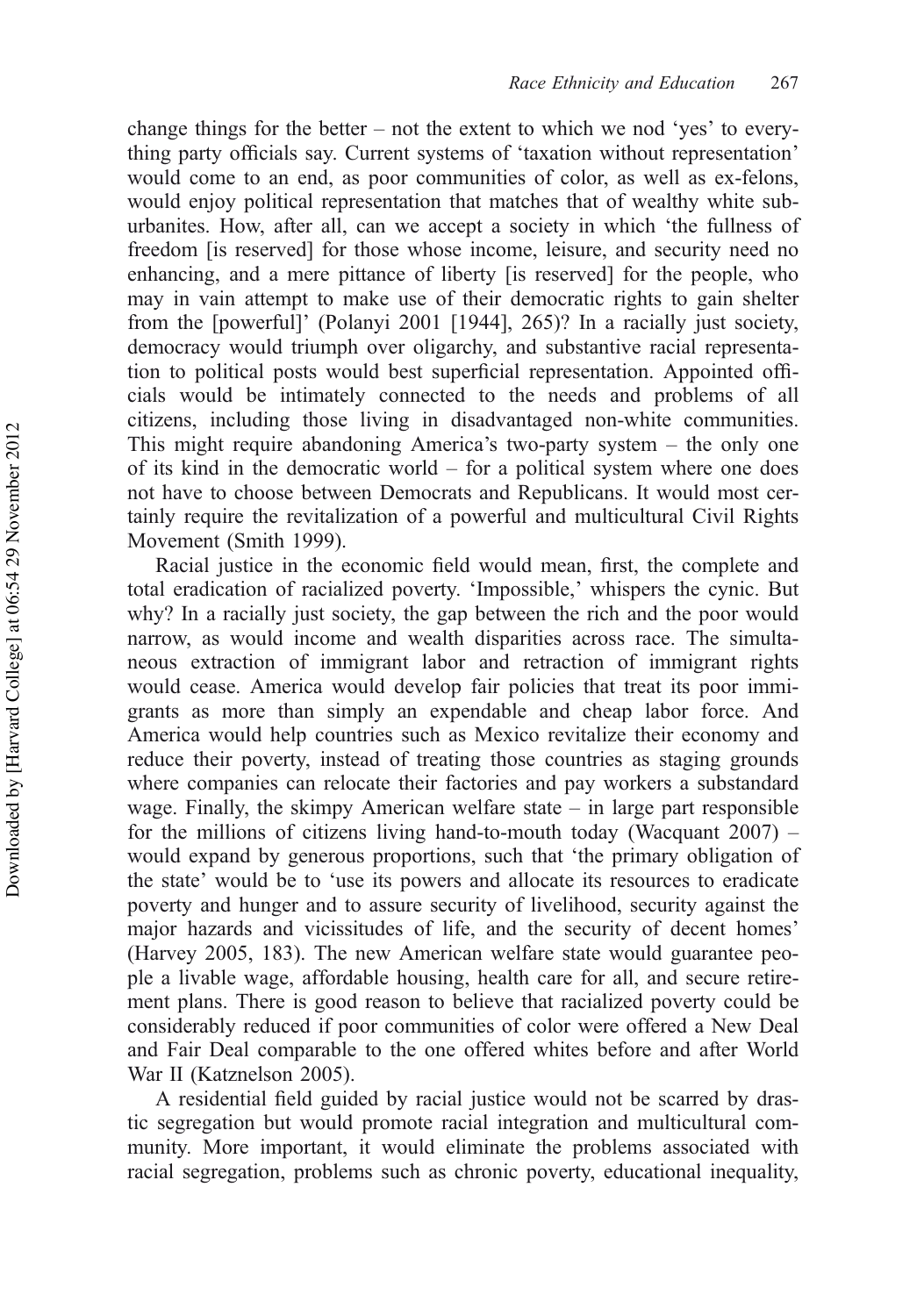and imbalanced political representation. The American state would initiate massive investment in the nation's poorest communities and would nourish and promote self-development and sustainable economic growth on American Indian reservations. Those living in more affluent areas would use their affluence to help others in need instead of building higher fences. Housing discrimination would be shut down. And we would develop cleaner and more energy-efficient ways to live, so as not to burden poor and non-white communities with our trash and pollution.

One of the most racially unjust institutions today is the American criminal justice system. While non-whites have made gains in the economic and educational fields in the past 20 years, they have lost ground in the legal realm, as evidenced by the gross racial discrepancies in our prison population. In a racially just society, those discrepancies would disappear, as would all forms of racial profiling as well as the pervasive spirit of racialized fear that links blackness to criminality and Arabness to terrorism. If 'tough on crime' policies have not made us safer, as the evidence suggests, then we would abandon those policies in favor of more effective and cost-efficient ones. We must think beyond the prison walls, developing alternatives to incarceration that not only decrease racial inequality in punishment but also, unlike our current program of mass incarceration, actually work to decrease crime. A racially just society would mount a proactive assault on the root causes of criminal behavior, instead of relying singularly on reactive programs of harsh punishment. The result would be a safer America – where cities no longer have 'streets you shouldn't drive down' or 'bad areas of town' – as well as an expansion of freedom in poor non-white communities previously subjected to drastic policing measures.

With respect to education, making higher education more affordable would open up opportunities for thousands of people, including many people of color, who currently are excluded from the privileges many others enjoy. What is more, a racially just society would invest in its poor schools; and a racially just society would critically reconstruct its curriculum, replacing Eurocentric accounts of history, art, politics, and philosophy with a more accurate, well-rounded, and multicultural program of studies (Apple 1999; Banks 2002).

In the same vein, the racist aesthetic would be swept out of the aesthetic sphere by an artistic revolution led by non-white and white artists alike, who would renounce caricatured and stereotypical depictions of people of color, as well as distorted and uncomplicated renderings of racism. In their own work, artists would represent people of color in their full humanity, escaping the racist gaze and pushing forward our critiques of racial domination much farther than they have been pushed before. Art of this nature, art upholding an anti-racist aesthetic, would be richly rewarded.

In a racially just society, our associations would be guided, not by the principle of homophily, but by an ethic of multiculturalism. Through our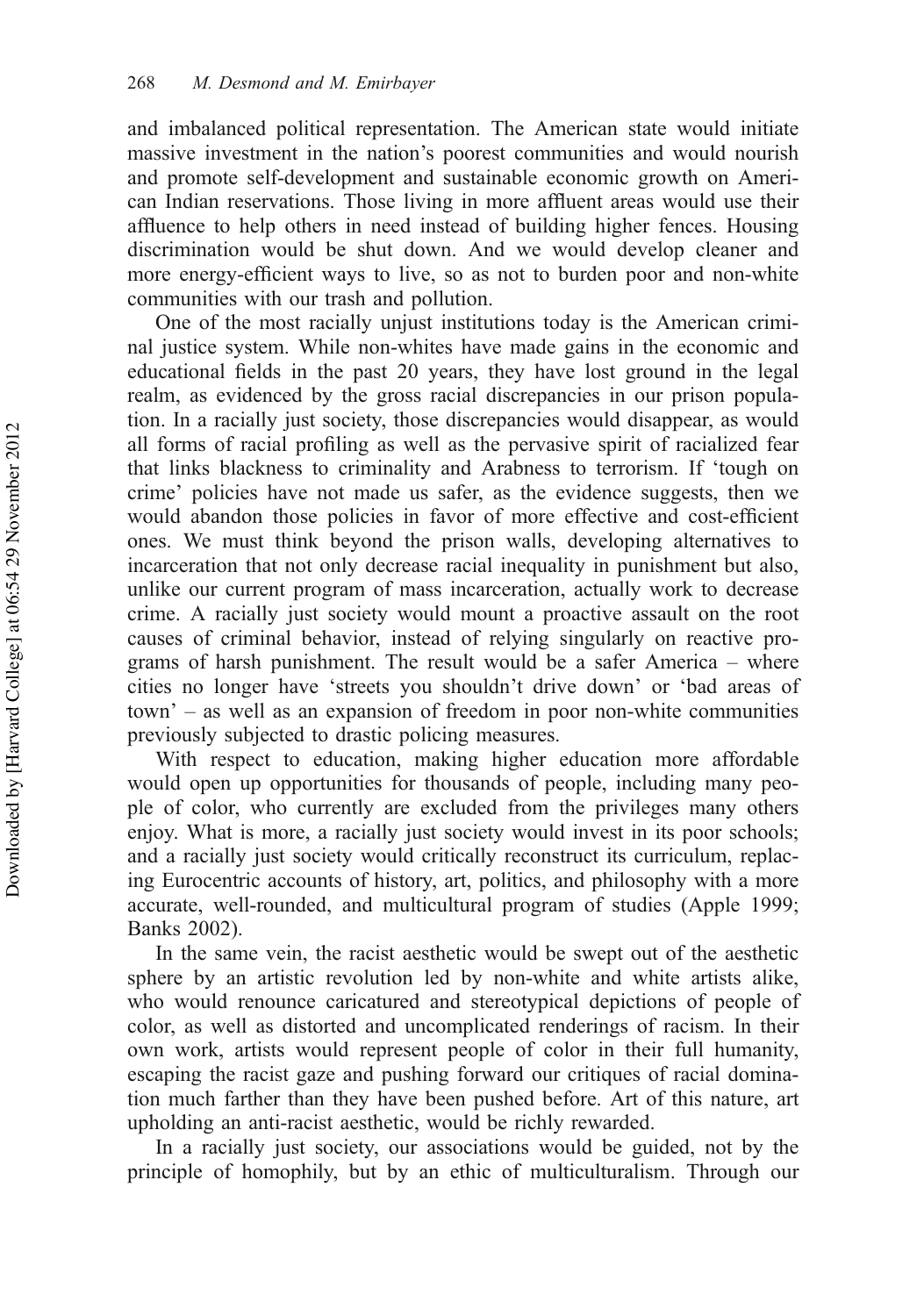associations, we would breach racial and ethnic boundaries instead of reifying them. Hate groups would be a thing of the past; and the Internet would become a conduit through which radical multicultural democracy flourishes and expands its reach. Religious associations would flourish as institutions of justice and equality and would work to foster a spirit of civic responsibility and mutual connectedness. More broadly, a racially just society would entail the galvanization of civil society, where citizens would be involved and deeply invested in community affairs, voting and participating more fully in the political process and working together to fight racial injustice and strengthen non-white communities that, for decades, have been overlooked by political elites.

Finally, in the intimate field, a racially just society would disallow stigmas from being attached to interracial marriages. All consenting adults would be free to marry whomsoever they chose, unbound by family and community prejudices or by unjust laws. Aggressive programs would be developed to help single mothers and to abolish the feminization of poverty. The majority of citizens would enthusiastically embrace the concept of 'doing the (racial) work,' the cultural labor required to transverse ethnic and racial boundaries, the determined broadening of one's cultural competence in an attempt to adopt, as sincerely as possible, another perspective on the world. Citizens would cultivate their intercultural competence and their desire to understand the world through multiple perspectives, admitting that, on some occasions, their vision of the world may be neither universal nor correct. As a result, everyday interactions between blacks and Jews, Jews and Muslims, Latinos and whites, whites and American Indians, American Indians and Asians, and so forth, would be defined, not by anxiety, anger, or fear, but by mutual respect and kindness. Whites would deny their white privilege and use the advantages granted them by racial domination to work on behalf of racial justice. Rejecting feelings of superiority as well as white guilt, both of which stifle positive action, they would embrace a healthy white identity. Non-whites would abandon any form of ethnic chauvinism and would evict from their thinking all traces of internalized white supremacy.

All these ends, these real utopian possibilities, are distant, to be sure, but they are not beyond our collective reach. Like the first flowers of spring after a long hard winter, changes promoting racial justice already are sprouting up all across the nation. The stigma around interracial marriage has been weakened; some American Indian Nations successfully have pulled themselves out of destitution; the Alternatives to Incarceration Movement has developed many practical forms of punishment that take place beyond the prison cell; chronic poverty has declined by sizeable margins over the last century. We still have a long row to hoe, but the work has already begun – and, already, we have started to reap some fruits of the harvest. You might agree with some of our ideas and disagree with others. And, indeed, we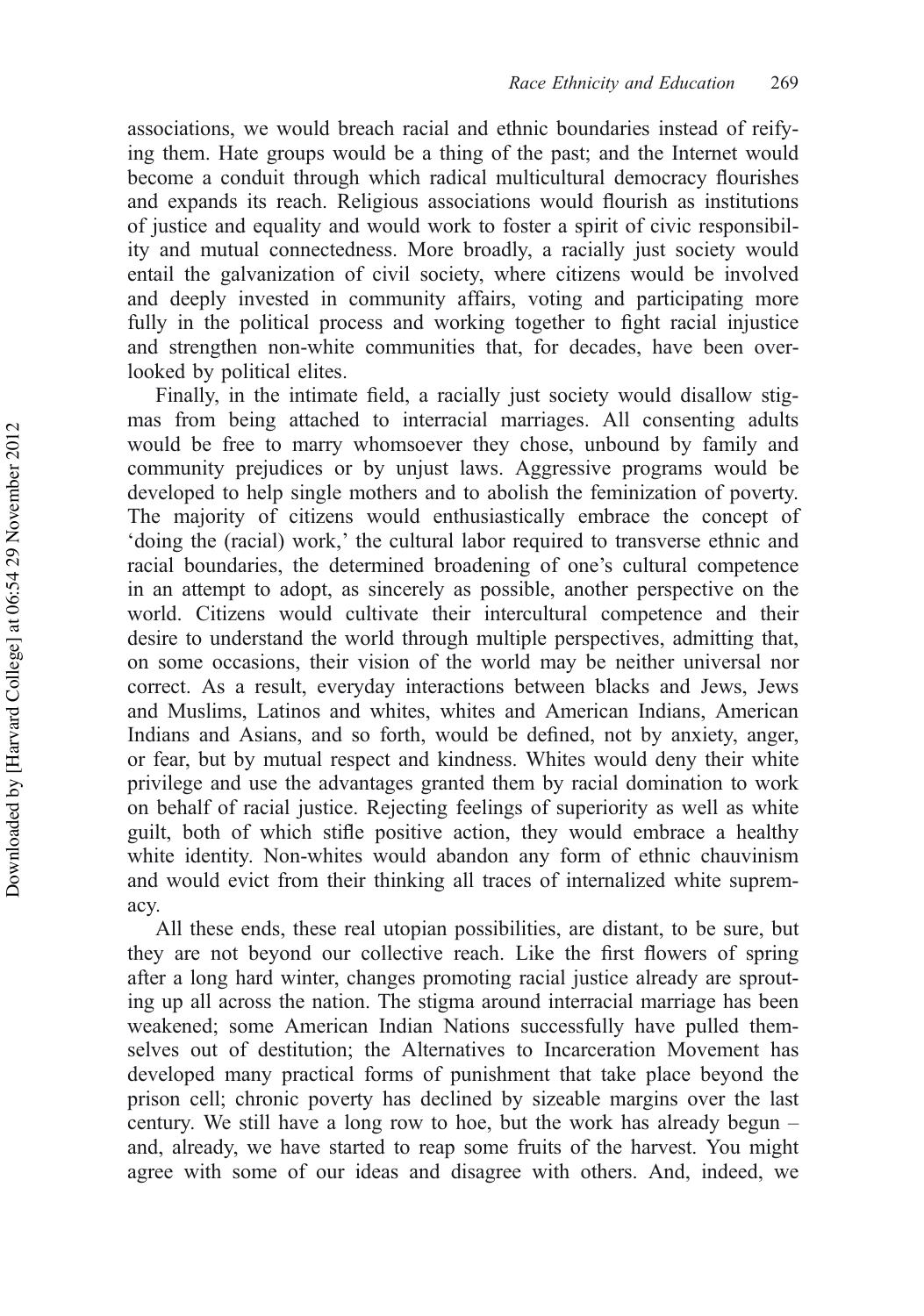have only scratched the surface of the matter. But one point is undeniable: We must never become numb to the now; we must never allow ourselves to be lulled into mistaking the present for the permanent; we cannot permit our minds to be closed to the real possibilities tomorrow offers. We can – and must – do better.

### **Intelligence**

The third end we propose is: a society where racial domination is addressed intelligently. We use the term 'intelligence' deliberately, for what is called for is precisely an application of intelligence in the philosophic sense of that term. To philosophers, intelligence has to do with one's ability to exercise good judgment in a world full of uncertainty. As John Dewey wrote in The Quest for Certainty, a person 'is intelligent... in virtue of his capacity to estimate the possibilities of a situation and to act in accordance with his estimate' (Dewey 1988 [1929], 170). For Dewey, our ability to solve the problems we confront was directly connected to our ability accurately to assess those problems and to develop different courses of action. American sociologist Charles Horton Cooley, a contemporary of Dewey, concurred that 'the test of intelligence is the power to act successfully in new situations. We judge a man to be intelligent when we see that in going through the world he is not guided merely by routine or second-hand ideas, but that when he meets a fresh difficulty he thinks out a fresh line of action appropriate to it, which is justified by its success.... It is, then, essentially a kind of foresight, a mental reaction that anticipates the operation of the forces at work and is prepared in advance to adjust itself to them' (Cooley 1966 [1918], 351).

Racial domination, like all forms of domination, relies on a tangled collection of distortions, illogic, and lies sometimes misrecognized as truth. Logic, rational decision-making, and good sense  $-$  the execution of a *racial* intelligence – can shine a revealing light on the obfuscation linked to racial domination; it can lay bare the true nature of the beast. Racial intelligence can promote a political climate where people desire  $-$  need  $-$  to know the best and latest information on the pressing problems of the day; and it can lead to successful resolution of those problems. We imagine an opening of the American mind, where ideas and science are treated seriously and with respect and where people realize the power of clear thinking. As Kurt Lewin remarked over 50 years ago, 'Nothing is more practical than a good theory' (Lewin 1951, 169).

Freedom and knowledge, that is, liberation and rational awareness, are welded together. One cannot exist without the other. C. Wright Mills wrote:

Freedom is not merely the chance to do as one pleases; neither is it merely the opportunity to choose between set alternatives. Freedom is, first of all, the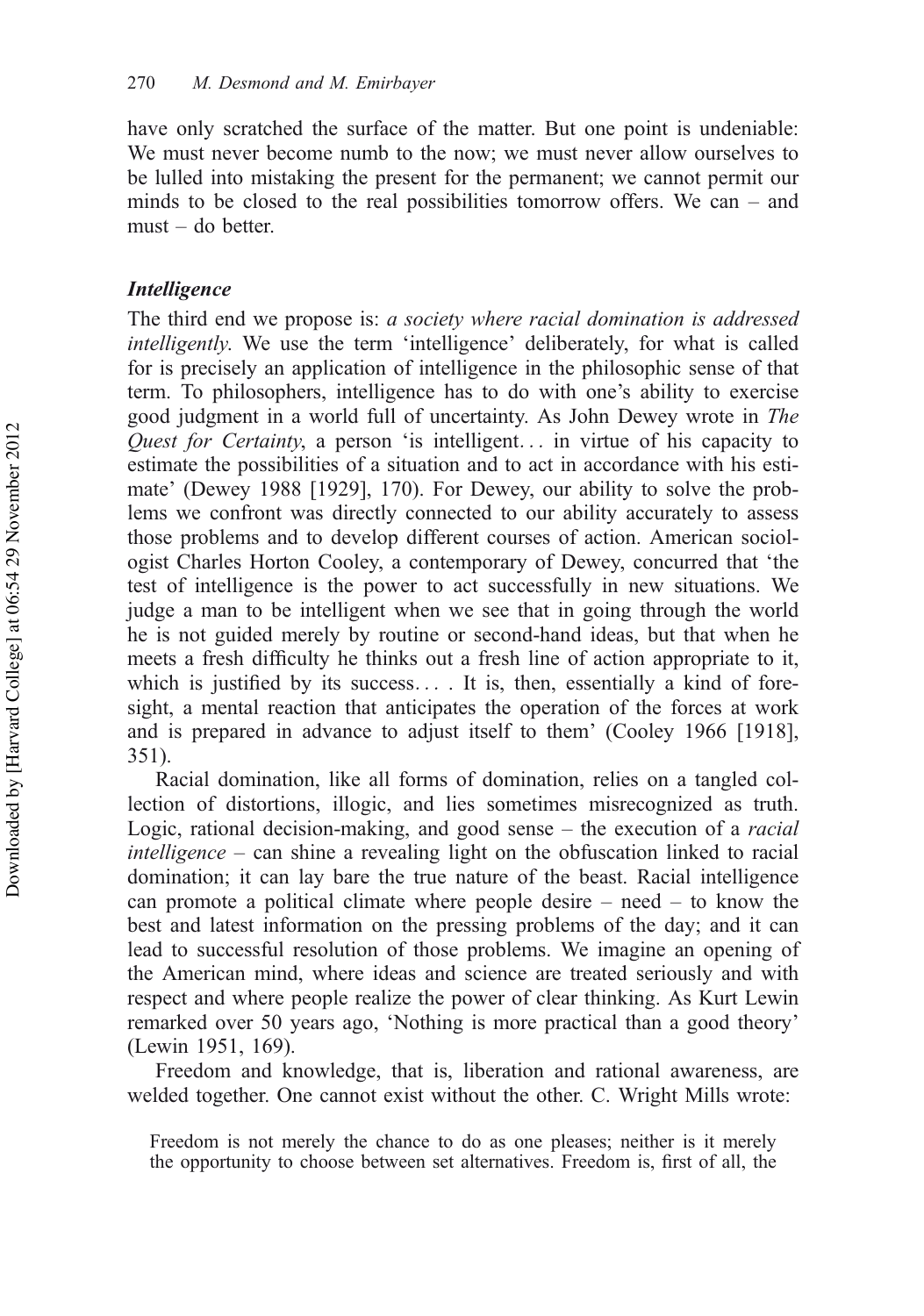chance to formulate the available choices, to argue over them – and then, the opportunity to choose. That is why freedom cannot exist without an enlarged role of human reason in human affairs... The social task of reason [therefore] is to formulate choices, to enlarge the scope of human decisions in the making of history. (1959, 174)

Freedom, in a word, goes hand in hand with intelligence, the ability to spread wide your horizon of possibilities and to make sound judgments in respect of them.

In a society such as ours, so filled with misleading language and technologies of mystification, acting intelligently – that is, actively seeking truth rather than passively accepting this or that party line – is itself a powerful political act. Mills knew this well. Not only did he seek, as a public sociologist, to foster critical thinking in the American citizenry as a whole, but he also noted, with respect to more specialized research, that

the very enterprise of social science, as it determines fact, takes on political meaning. In a world of widely communicated nonsense, any statement of fact is of political and moral significance. All social scientists, by the fact of their existence, are involved in the struggle between enlightenment and obscurantism. In such a world as ours, to practice social science is, first of all, to practice the politics of truth. (Mills 1959, 178)

'The politics of truth?' mocks the cynic. 'What is truth?' Too often, wherever the question, 'What is truth?,' or, more brashly, the declaration, 'There is no truth!,' is uttered, indifference, the washing of one's hands of the problem, is nearby. If there is no right or wrong answer, so the logic goes, then there is no right or wrong action. Is there no better recipe for indifference? The notion that all truth is relative and forever beyond our reach is thoroughly misguided and ought to be discarded. Besides, those who apply such reasoning to the social world would not dare do so to the natural one. The world remains round whether or not you think it so.

Reducing hard-earned facts to 'mere words' or 'relative truths' is a travesty and an affront to struggles on behalf of racial justice. There is a difference between opinion and truth. The latter is those opinions that have been subjected to what Dewey called 'the test of consequences,' assertions that have been examined and tested and determined collectively and systematically to have warrant (Dewey 1988 [1920], 171, 169). Not all opinions are equal; some are quite wrong and ought to be labeled as such. A black working-class man might perceive that Mexican immigrants are 'stealing his job,' but that, according to the best available evidence, would be wrong (Borjas and Tienda 1987; Borjas 1990). The evidence also leads us to conclude, contrary to popular belief, that white men have *not* been harmed by affirmative action (Norton 1996; Jackson 1996; Morin 1997; Reskin 1998) and that the prison boom has not led to a decrease in violent crime (Western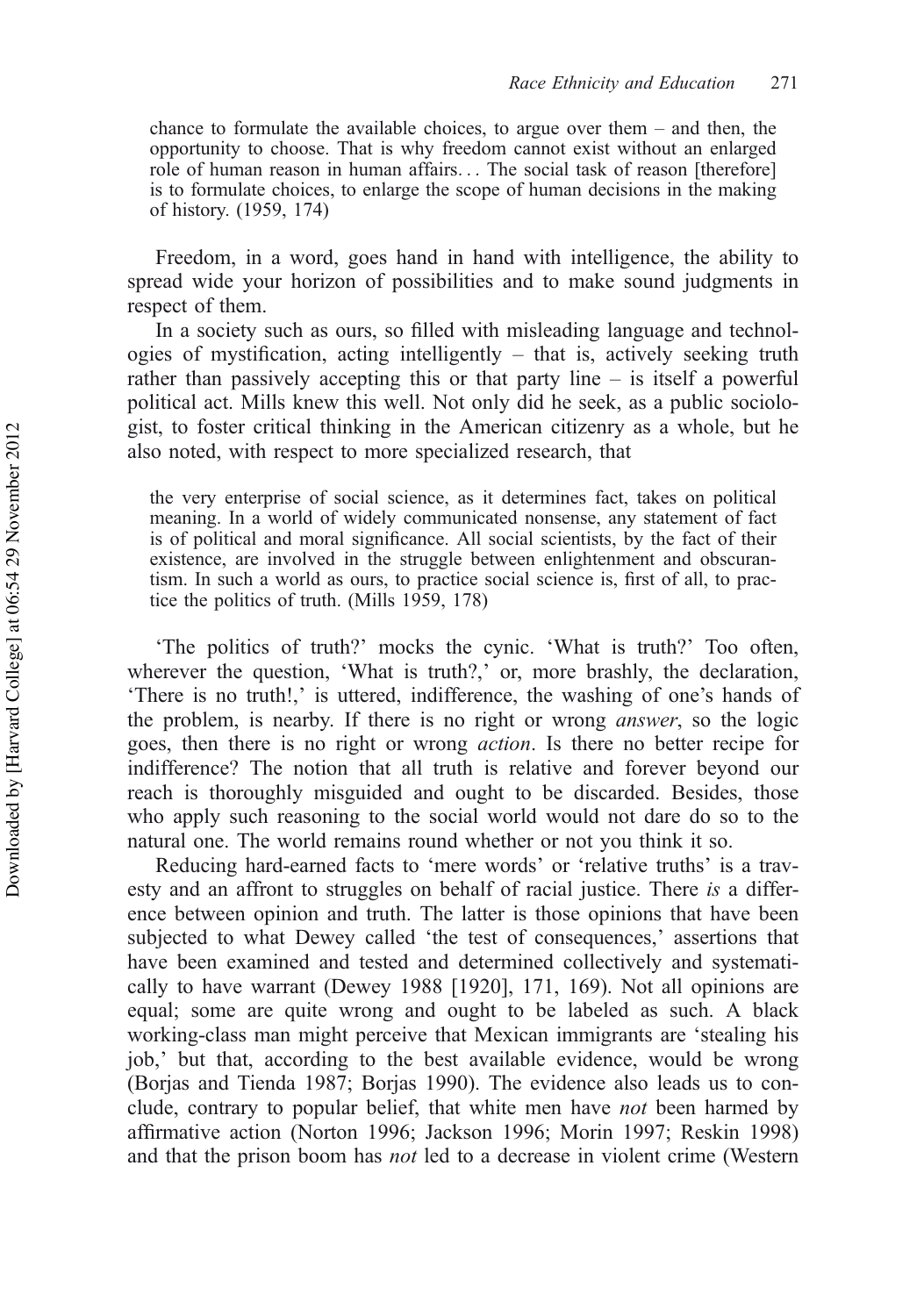2006, 185). If we believe otherwise, we ought to be corrected. Opinions should be submitted to the best available evidence.

A society of racial intelligence would look quite different from the one we have today, in the domains both of everyday life and of high-level policymaking. In everyday life, citizens would, as a matter of disposition, approach problems and conflicts not in terms of their received prejudices and opinions but in a more open-ended, experimentalist spirit, setting alternative proposed solutions to the pragmatic test and seeing what works and what doesn't in furthering a more just and harmonious experience. In highlevel policymaking, our politicians would have the best data at their disposal and, crucially, would want to be better informed. Political rhetoric would not be chock full of coded language, buzzwords, and manipulations; the days of the political spokesperson adept at dodging questions and masking truth would come to an end.

What is more, instead of making it difficult for Americans to know what they are up to, politicians would encourage transparency and openness. We are envisioning a society in which all citizens – from teachers and engineers to domestic workers and truck drivers – would be informed and educated. They would participate in a politics of reason, where their opinions would be tempered by intelligence and the cool-headed evaluation of the best available information. And they would possess a 'radical doubt,' a skepticism, sharpened by the scientific enterprise, which would help them better to distinguish truth from falsehood (Mullings 2005; Feagin and Vera 2001; Willett 2001).

### The means

Like a great locomotive, the movement toward racial equality and justice began slowly and with considerable effort. But it gained speed with every turn of the wheel and every grate on the track and, soon, it shook the rust off its gears and fired up the engine, and got to rolling. It lumbered forward with great momentum and power and quite literally changed the world. But, since the late 1960s, the movement seems to have lost steam, even in a time when the tenets of anti-racism have grown more widely accepted.

Today we find ourselves in a unique historical moment. On the one hand, there has never been a time in American history when so many people reject racism. A mere generation ago, racial segregation was the law of the land and was embraced by millions; today, nothing could seem more anti-American. On the other hand, while racial domination continues to cause a great deal of suffering and makes a mockery of our democracy, many movements for racial justice have faded away. Never has the value of racial equality been so strong while the movement for racial justice is so weak (Winant 2001).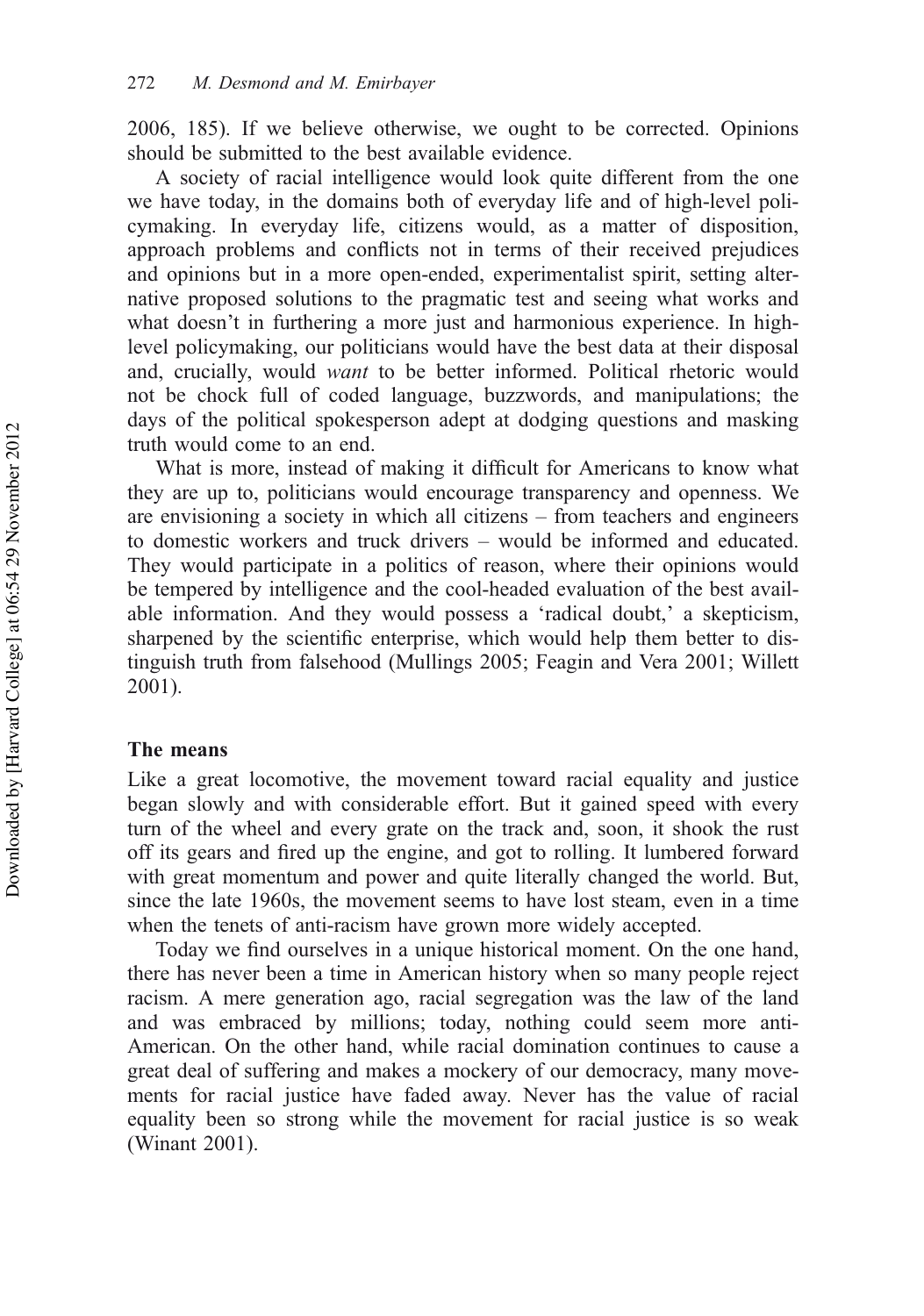Right now, there are thousands of people working in the name of multiculturalism and racial liberation. They are running for local office, teaching on reservation schools, giving water to dehydrated border crossers, arguing civil rights lawsuits, and organizing on college campuses and in inner-city neighborhoods and small towns. Of course, on the opposite side of the continuum, there are also thousands of people working on behalf of racial domination. Not just members of hate groups, but business owners who discriminate against black applicants, real estate agents who only show Puerto Rican families homes in poor areas of town, movie producers who encourage distorted depictions of Native Americans, and politicians who turn a blind eye to the pressing problems of racial domination. And in the middle are the hordes of the indifferent.

Where do you stand? 'I cannot change things,' you say. In fact, it is the other way around: You cannot but help change things. By virtue of existing, we change things. We affect people in our classes, dormitories, jobs, families, and social clubs, even if we cannot fully realize exactly how. It is not a question of if we will change things but how we will – for the better or for the worse.

What is needed is not just an impassioned response to racial injustice but an intelligent response as well. 'We are not in danger of being excessively generous; indeed, most of us are in no danger of meeting... our basic obligation. But what's wanted... is the exercise of reason, not just explosions of feelings' (Appiah 2006, 170). Where, then, do we start? In what follows we explore four levels or sites of change having to do with our (1) selves; (2) inner circle; (3) institutions; and (4) nation. These are not stages one proceeds through so much as overlapping areas of struggle. All are important; all are integral elements in the search for positive change in racial life. One cannot simply choose among them. The intelligent reconstruction of our racial order requires them all, in combination and in creative synthesis.

### Self

Leo Tolstoy, perhaps Russia's greatest novelist, once wrote, 'Everyone thinks of changing the world, but no one thinks of changing himself.' But this is precisely where we must begin. How, after all, could someone claim to be an environmentalist while refusing to conserve water or to recycle? How could someone claim to be a feminist while mistreating the women in his own life? How could any of us claim to be fighting for racial justice without yet critically examining our own prejudices? If we want to help dismantle racial domination, we must first address it within ourselves. The goal here is not to purify ourselves of all traces of interpersonal racism before getting involved with anti-racist movements. If it were, nothing would ever get done, for, if we are honest with ourselves, most of us have prejudices that cling, barnacle-like, to our thoughts and feelings. The goal is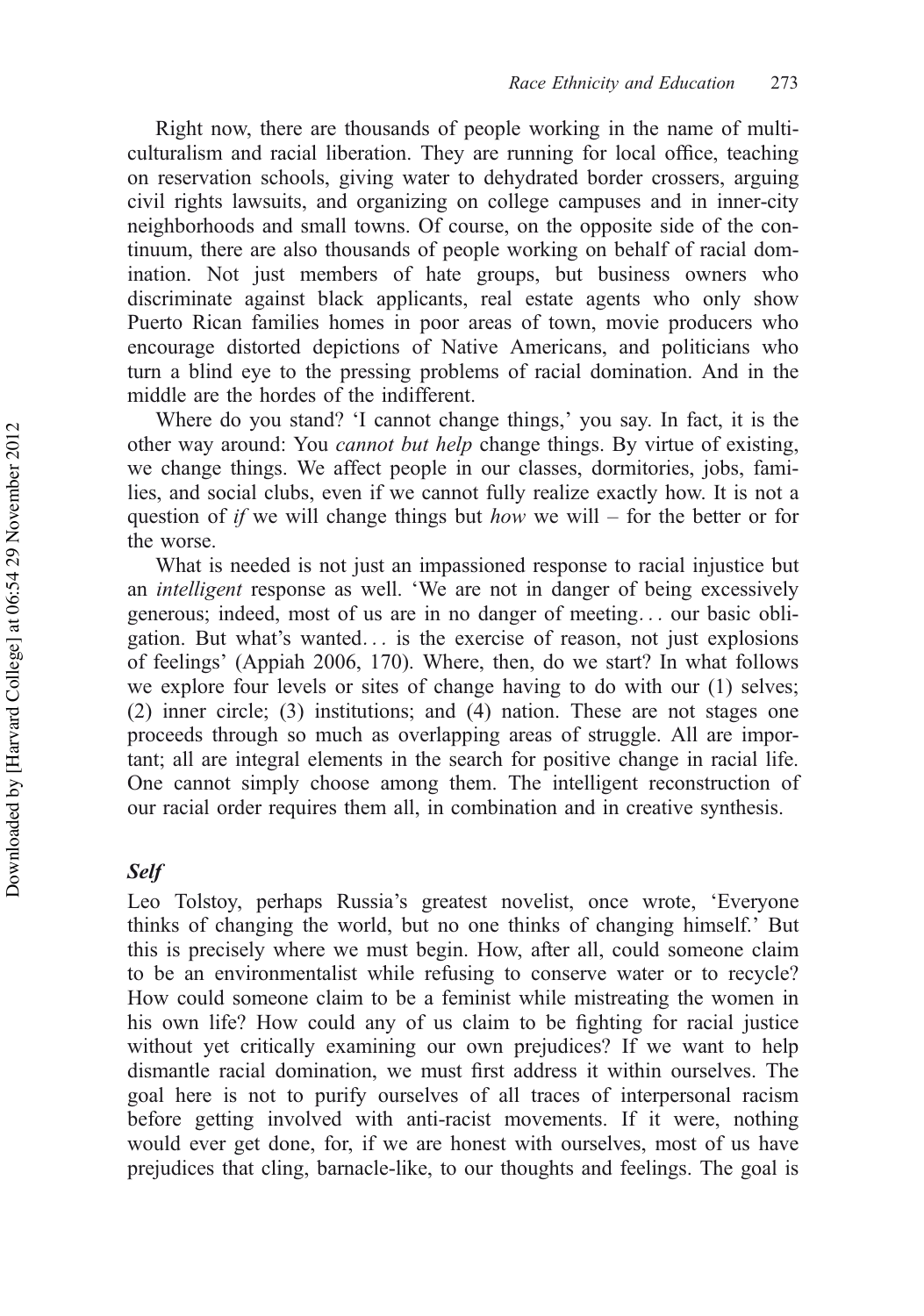not perfection but critical self-engagement, not complete purification (an impossibility) but rigorous reflexivity.

Interracial and intercultural competence, moreover, is not a state at which we arrive or something we achieve. It is not a destination but a *process*, a way of living. There is no conversion moment, no glorious awakening, where once and for all we come out of the darkness and into the light. There is only a life lived, striving and working, succeeding and failing, moving from light to dark and back again. The apt metaphor here is one of training, where day after day we discipline our thoughts and actions so they are not dictated without our consent by forces of domination.

This self-training requires, foremost, identifying our prejudices and attempting to scrutinize and, as much as possible, evict them. We must pay serious attention to our thoughts and actions, evaluating how we treat people differently because of their racial identity or how we feel about this or that 'kind' of person. Knowing ourselves means taking a good hard look in the mirror and being as honest as a reflection about what we see. Many of us are truthful with ourselves far too rarely, and, oftentimes, we can practice a kind of disingenuous reflexivity that errs in two opposite directions. On the one hand, we can search within ourselves and happily report that we are free of all prejudices. 'I treat everyone the same,' we might declare. 'I do not have a racist bone in my body.' On the other hand, we can claim, after a thorough inward-looking meditation, that we are wretches, full of only prejudice: 'I am so completely racist; I am helpless.' One kind of dishonest exaggeration looks inside and finds an angel, seemingly immune to racial domination; the other finds a demon that welcomes racial domination without resistance. But the truth is that we are all made up of a complicated blend of good and evil, courage and cowardice, ignorance and intelligence. Honest reflexivity confronts the self in its full complexity, and it does not shy away from the nasty bits but seeks them out in order to set them straight. 'We only become what we are by radically negating deep down what others have done to us' (Sartre 2004 [1963], li).

Our thoughts are ours; we must take responsibility for them. But having a racist thought does not make you a bad person or a 'racist.' It makes you a person who has been influenced by a society up to its neck in racial domination. You might feel ashamed when a racist thought trespasses your mind, but if shame is your only reaction, you have little chance of controlling your prejudices. 'Rolling in the muck is not the best way of getting clean' (Huxley 1998 [1932], vii). To restrain our unconscious racism, we must objectify it and subject it to a historically informed analysis and critique.

This endeavor, a sort of socio-analysis that complements and perhaps even goes further than psychoanalysis, is a reflexive enterprise, in which we objectify all those forces that control our imaginations and actions in order rationally to assess and control how they affect our thinking and behavior. We must never stop asking ourselves: Is my idea correct? From where does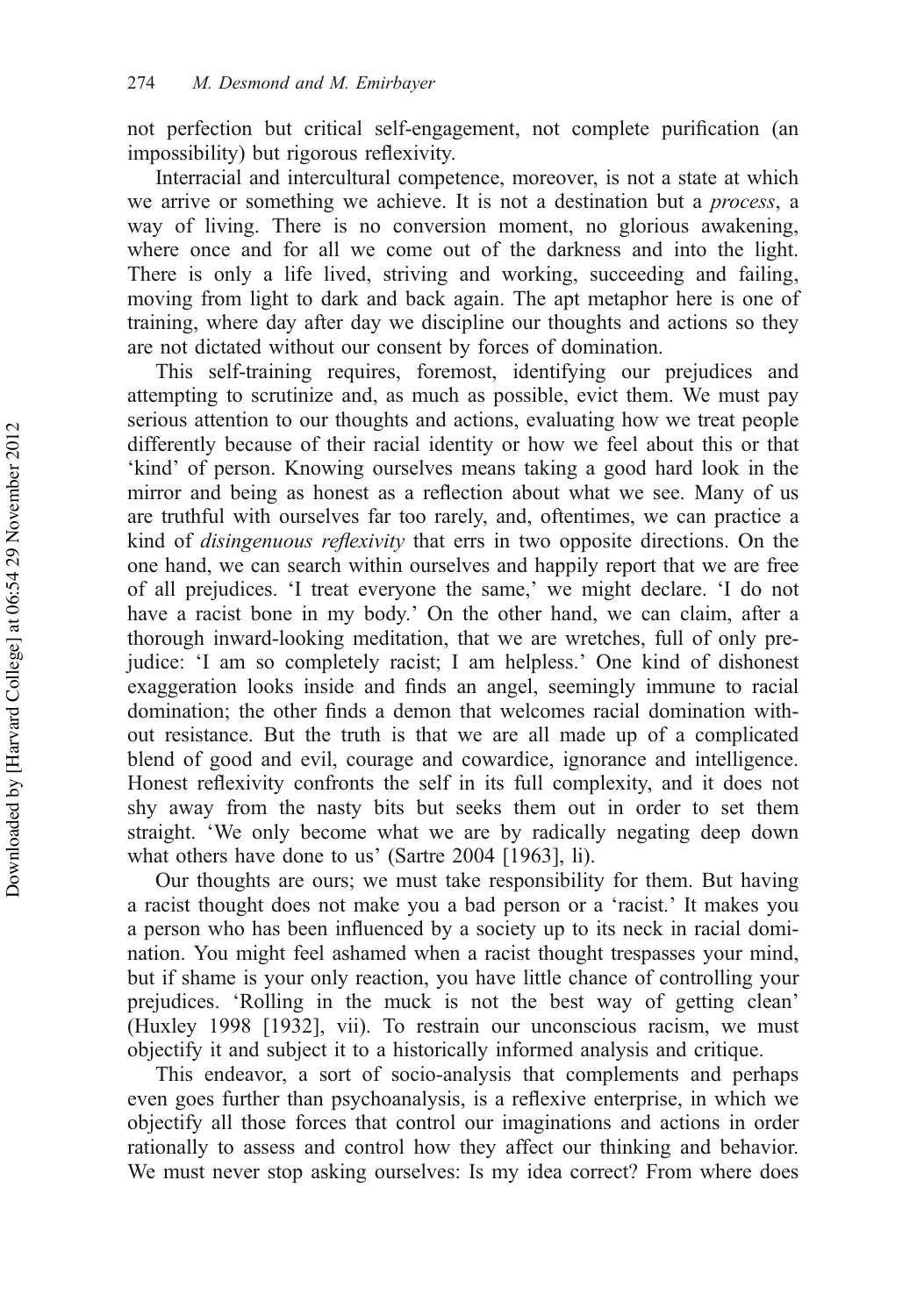my information come? How do I know that this is the truth? How is it that I know the world works in this way? How might my upbringing and racial identity influence my thinking on this matter?

Racial intelligence also requires that we become good listeners, that we 'pay attention – to others and to the world around [us]'; that we take note of human achievements in art, music, craftsmanship, poetry, politics, sports, literature, and journalism. It requires that we read and that we learn how to communicate our ideas more clearly to others. If we hope to become people of intelligence, driven by a love of learning and a deep commitment to the truth, we must discipline our minds and reject half-baked, sloppy thinking. We must also invest in others' passions and ideas and 'understand the power of other people's dreams and nightmares as well as [our] own.' We must acknowledge that 'freedom of the individual is possible only in a free community, and vice versa,' and therefore understand that our livelihood is inexorably connected to livelihoods of others (Cronon 1998, 76–8). And we must surround ourselves with people who are different than ourselves, who disagree with us, and who can push and challenge our thinking. In a multicultural vein, we should never fear differences or 'strangeness.' Rather, we should seek them out, knowing full well that our 'little shard of mirror cannot reflect the whole' (Appiah 2006, 8).

Perhaps above all, we must develop empathy. You might be the smartest mind of your generation, able to analyze racial domination with precision and brilliance, but if your stomach does not turn when you hear about a hate crime that happened on your campus or when a friend cracks a racist joke or when you pick up the newspaper and read about America's growing antiimmigrant sentiment, then your intelligence is in vain (Feagin et al. 2001). The philosopher Hannah Arendt (1978, 104) put it this way: We 'do not become just by knowing what is just but by loving justice.' Changing ourselves into agents of change, therefore, means changing our minds by cultivating knowledge and changing our hearts by cultivating empathy. One kind of change drives the other. The more you learn about racial injustice, the more your heart will break for its victims; likewise, the stronger your passion for justice grows, the more you will want to learn about racial domination and the more you will seek out the best prescriptions for change (Pedersen, Walker, and Wise 2005; Stephen and Finlay 1999).

A good deal of this work, this self-work, is carried out in solitude. By ourselves, we read and think in the library; we ponder our own thoughts while walking down the street; we imagine a better world while riding the bus. But this can only take us so far, for reflexivity is a fundamentally *collec*tive enterprise. We cannot fully change ourselves by ourselves. For our shortcomings to be brought most fully to light, we need to participate in collective dialogues that cut across racial boundaries. The importance of honest discussions that grapple with the complexities of racial domination – and especially of conversations that take place between women and men of different racial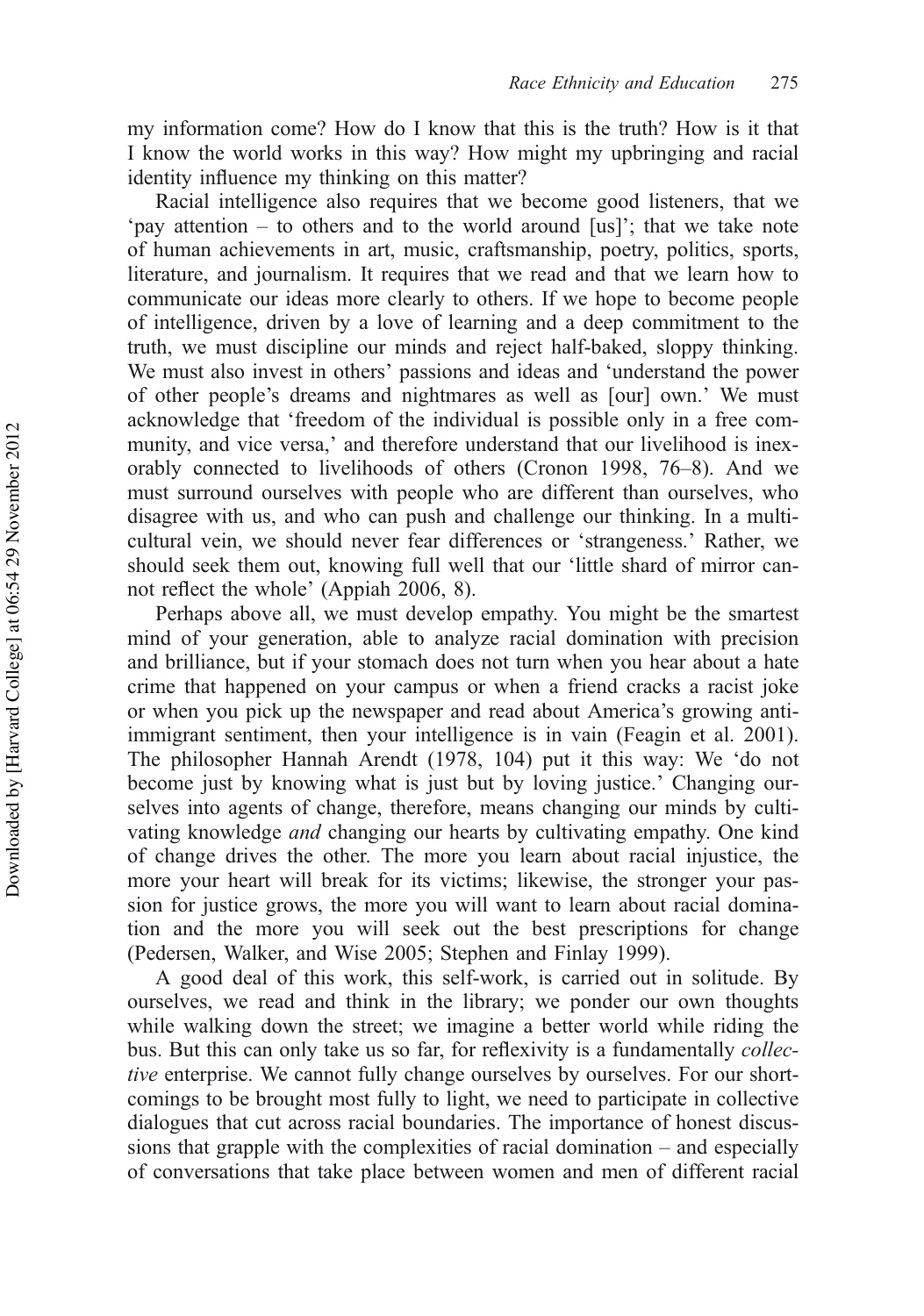identities – cannot be overstated. As you might already have discovered, talking about race can be painful. Fear and anger, stubbornness and selfishness can choke rational dialogue and get in the way of progress. What is needed is cool-headedness, humility, and respect; in certain instances, what is needed most might be honest contrition; in others, forgiveness (Patterson 1998; Tatum 1997).

Weariness and apathy, too, are significant barriers to engaging in these – often exhausting, often maddening – conversations. 'I am tired of talking about race,' you might say. 'Let's just put it all behind us.' Most of the time, white students are the ones who voice this complaint, a complaint that itself is a product of white privilege (Rich and Cargile 2004). Non-whites, whose livelihood, and whose children's livelihood, depends on overcoming racial domination, do not have much choice in the matter; their weariness comes, not from conversations about racial domination, but from the thing itself.

It goes without saying that all of us, whites and non-whites alike, need to carry out this self-work, confronting the many ways in which racial domination is alive in our innermost beings, our unconscious habits, dispositions, and postures. Whites need to come face to face with their racial privilege. They need to interrogate how their thinking is informed by racial domination; they need to reject notions of rugged individuality, which encourages them to ignore the power of history and society (Katz 1978). Non-whites, too, need to confront their own prejudices as well as to turn away from all whispers of self-hate and embrace a positive image of their self in a society that day after day projects negative ones. They need to come to the full realization that racial inequalities are the product of racial domination, not of the deficiencies of non-whites, and must struggle against reproducing the terms of their own domination (Bell 1987, 228–9). And all of us must strive to understand the world through multiple perspectives.

### Inner circle

Racial domination has to be eradicated, not only from our ideas and practices, but also from the ideas and practices of those nearest us – the persons in our intimate circle. You can have great influence over how your family members and friends think about the world. How can you address their racism? Every situation is different and requires a good deal of thought, strategy, and patience on your part. But if there is a single guiding principle for addressing racism in the lives of people closest to you, it is this: Hold them accountable for their words and deeds – and ask them to do the same to you.

A father sees a group of Mexican-American men and observes, 'All these Mexicans. They are taking our jobs away!' Knowing he is misinformed, his son responds, with genuine interest, 'Why do you think that?' The father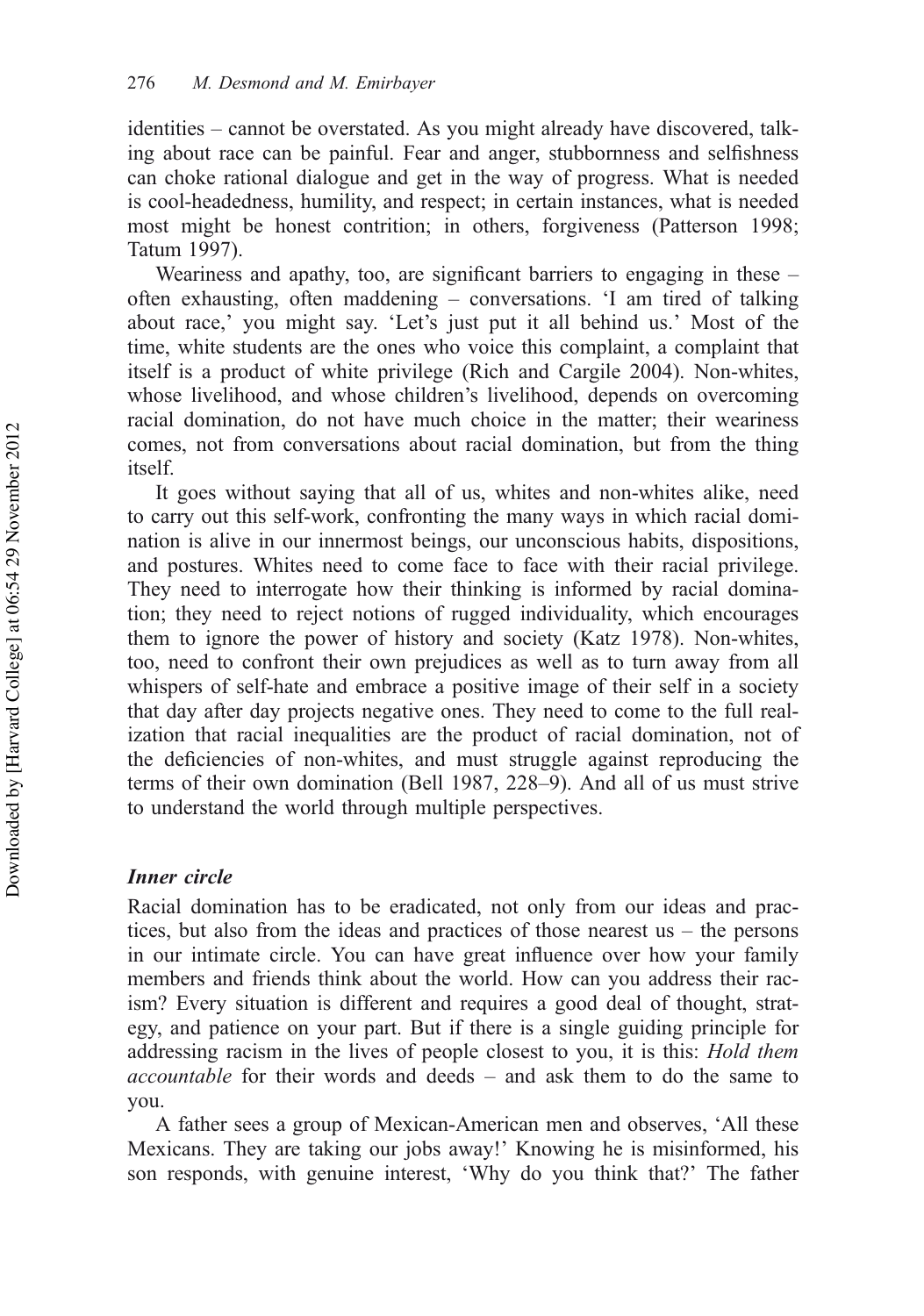replies, 'It's just obvious, isn't it? I mean, you know Bob Kapatrick down the street, he lost his job last year.' The son answers, 'That really is sad about Mr Kapatrick, but are you sure he lost his job because of Mexicans? I mean, couldn't there be other factors involved? I read in the paper that a lot of workers from that factory were laid off, including Mexican workers. You know, I used to think that Mexican immigrants took jobs away from Americans, but I've been convinced otherwise. I started reading up on it, and the best evidence out there shows that Mexican immigrants don't take jobs away from native-born citizens. They mainly compete for jobs with other immigrants. What do you think?'

When people with racist beliefs are faced with an alternative interpretation about how the world works, a more intelligent interpretation informed by social science, they have a difficult time justifying their beliefs. In time, they may come to change their minds and embrace a more informed (and anti-racist) understanding of society. But people often grow defensive and uncomfortable when asked to justify their ideas. Accordingly, there are at least four useful techniques for holding people accountable for their prejudices. First, take their prejudices seriously. Do not yell at them; do not call them 'stupid' or 'ignorant'; try not to get too angry. If you blow up on people every time they say something racist, you will not teach them to think differently; you will only teach them not to say such things around *you*. When confronted with a racist statement  $-$  or, more softly, a benign yet misinformed statement about racial domination – realize that the person who uttered the statement matters very much, that their *ideas* matter very much, and that their beliefs most likely are tied to their personal experience. If you want them to listen to you, then you must listen  $-$  sincerely  $-$  to them.

Second, ask people questions. In the above conversation, the son responded to his father's remark with a question and inserted questions throughout the conversation. If he had responded with a statement such as 'You're wrong!' or 'How can you believe such garbage!' or 'You're so racist!' he might have blown the teaching opportunity. Questions – posed authentically, not sarcastically or presumptuously – are disarming and inviting. They're also quite natural. If someone says, 'I think the Los Angeles Lakers are the best basketball team in the country,' the natural response is to ask, 'Why?' Similarly, if someone says, 'I don't think American Indians want to climb out of poverty,' it is equally natural to ask, 'Why?' Questions, at bottom, are pursuers of the truth. As such, they are powerful weapons against racist beliefs (Kivel 2002 [1997], 113–14).

Third, do your homework. How can you hope to change someone's mind if you can't offer them a better interpretation than the one they currently hold? The son was able to offer his father a different way of understanding how Mexican immigrants affect the labor pool because he had read up on the issue. Racial domination's arch-nemesis is a critically informed citizen. This does not mean you have to memorize statistics (although it's good to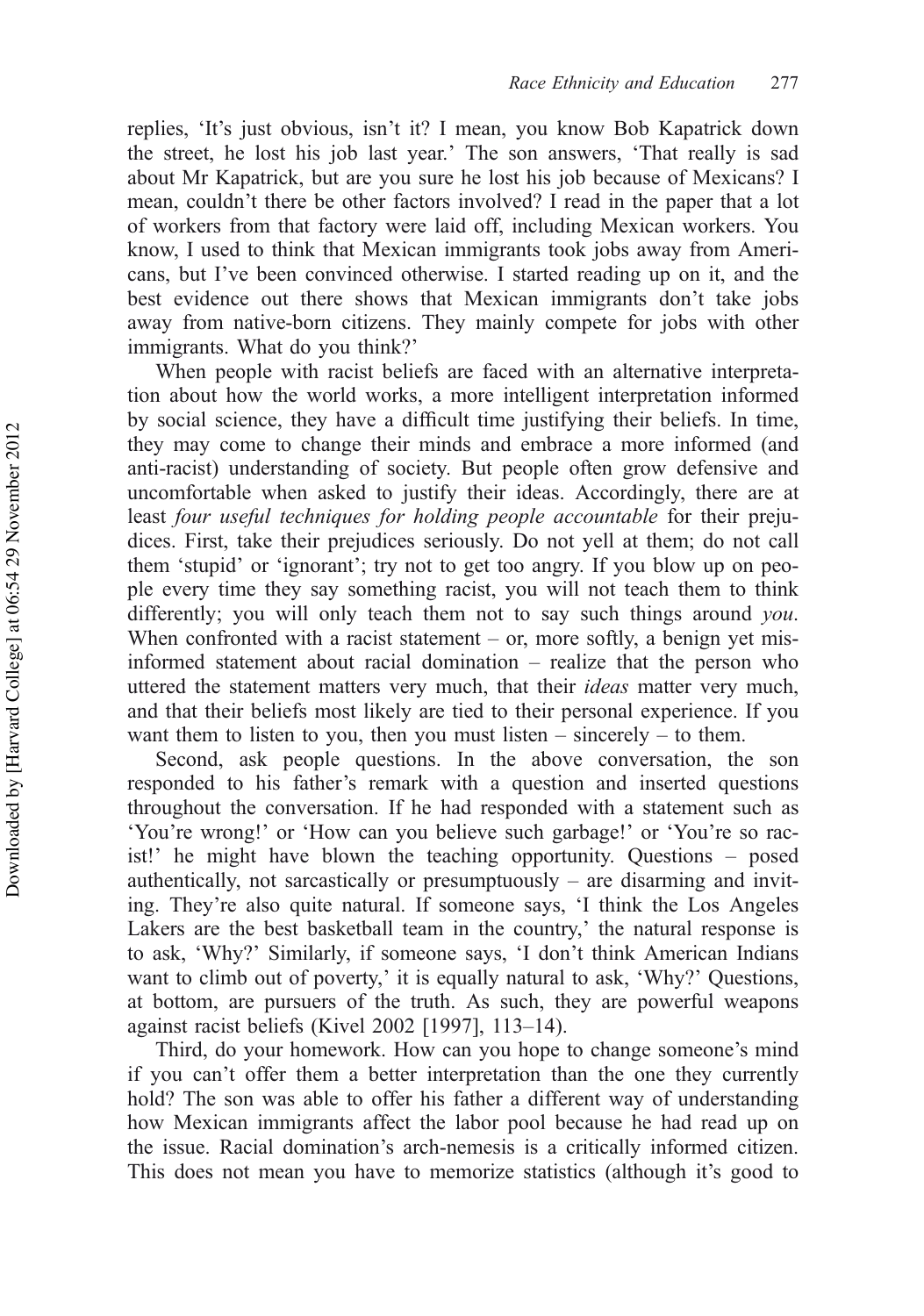store a few in your arsenal) or be able to recite the precise date that marked the beginning of the prison boom. But it does require you to have a grasp of the relevant research firm enough to allow you to articulate educated positions on certain matters. If your knowledge is a bit shaky, don't be afraid to tell your family members or friends that you'll hit the books and get back to them – and be sure you do.

Finally, the worst thing you can do upon being confronted with a racist belief – other than remaining silent – is to turn the conversation into a debate you intend to 'win.' It is extremely difficult to learn when you are competing. After all, in a debate you are not trying to understand; you are trying to beat your opponent. And it is an extremely rare thing for someone to walk away from a debate having learned anything. In most cases, both winners and losers leave the debate thinking one thing: that the other person is an idiot. You should be firm in your convictions, determined with your questions, and confident in your knowledge, but the goal should be a rational discussion, not a debate in the sense of a verbal sparring match. If you set out to intimidate someone or make them feel stupid, you usually will produce in them the desired effect, losing credibility and perhaps even calcifying their racist or wrongheaded beliefs. If you truly want to change someone's mind, then you have to be willing to be vulnerable and (if appropriate) honest about your own prejudices. One last thing: think about the timing of your conversation. Sometimes a racist utterance is best addressed on the spot; other times, it is better to confront the person at a later time.

Be prepared for resistance, and gird yourself for the long haul. It will take much more than a single conversation adequately to address your friends' and family members' interpersonal racism. This – it bears repeating – is a process, not a conversion. Understand, too, that, despite your best efforts, you will not always be successful. Some people will go to their graves with their racism. After trying and trying, sometimes the only thing left to do is to move on, expending your energies elsewhere, like fighting for racial justice at the institutional level.

### **Institutions**

Racial domination must be confronted at the interpersonal and institutional levels. There are two kinds of change-oriented institutional action: individual and collective. *Individual action* involves conducting ourselves in a certain manner within the institutions to which we belong so as to promote racial justice. For example, all of us, no matter what our chosen profession, can promote racial justice within our workplaces. Are you a police officer? You can decry the pervasive practice of racial profiling, never employing this unfair technique and criticizing other police officers who do. A journalist? You can promote an anti-racist form of reporting, cutting through the mystifications of racial domination to clutch hold of the truth. A nurse? You can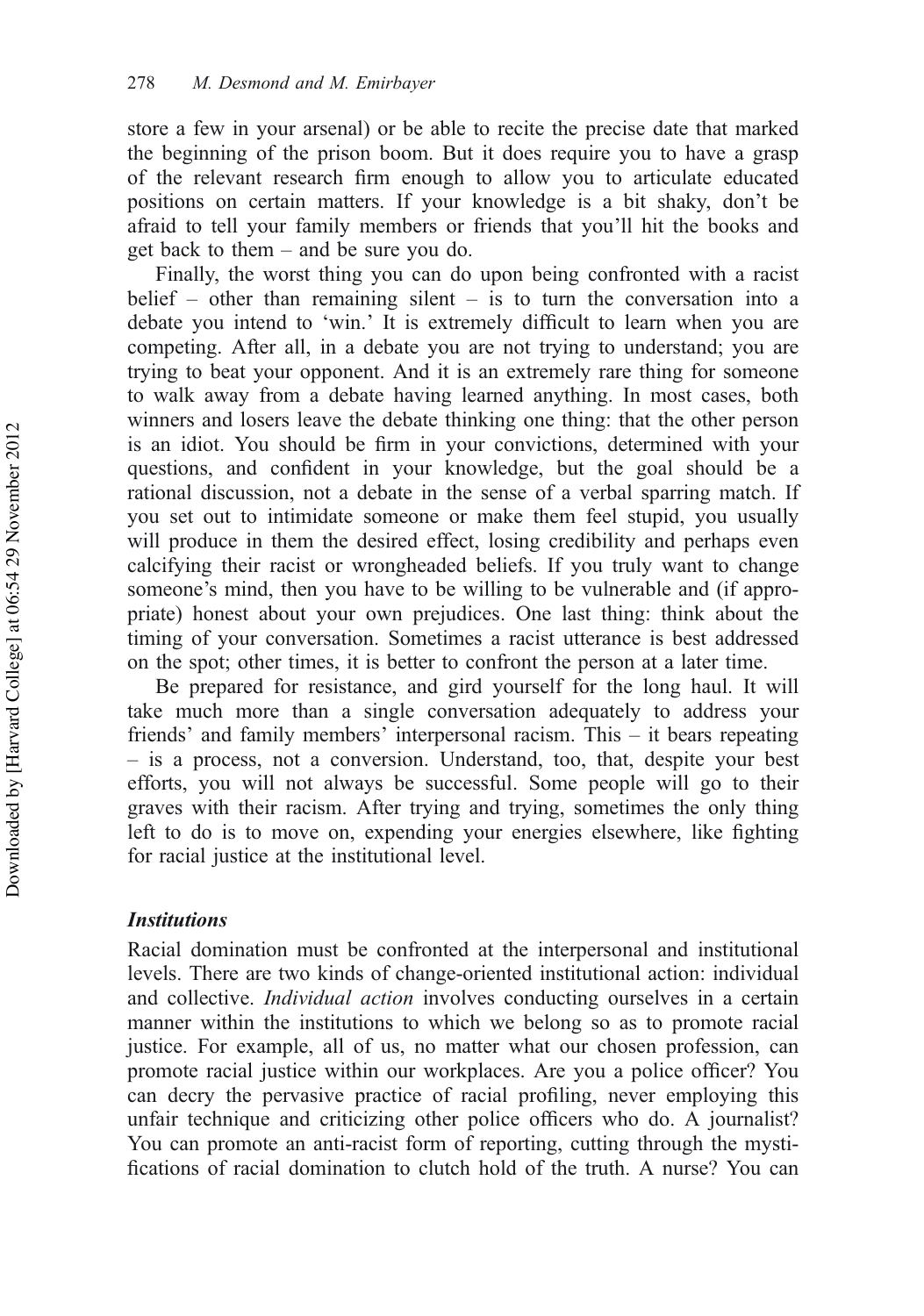strive to provide the same level of care to all patients, regardless of their racial identity or socioeconomic status – and you can pull strings for those who need help but lack health insurance, encouraging other nurses to do the same. A teacher? You can petition the school board to promote a multicultural curriculum; speak out against the racist practice of tracking; and teach your students about white privilege. A nutritionist? You can organize free classes in impoverished neighborhoods, giving lessons on how to live well and eat right. An artist? You can work with an anti-racist aesthetic and encourage fellow artists not to depict people of color in overly simplistic modes. A lawyer? You can fight for civil rights and speak out against injustices within the criminal justice system. A business owner? You can make sure your firm hires and promotes well-qualified people of color and that it is defined by a healthy and warm racial climate. We easily could go on, but the point is clear: We can be advocates for racial justice in any and all lines of work.

If you work for change within your institutions, you will face obstacles and hardships. There might come a time when racial justice requires you to sacrifice something important to you. It is one thing to write your boss an email, asking him why a white employee was promoted over a more qualified non-white one. But what if you were the one promoted? Or perhaps you are a person of color who has climbed the ladder to a position of power within a company but whose very presence in that position allows the company to get away with all kinds of discriminatory practices. Will you let your voice be heard, even if it threatens the position you worked so hard to attain? When you are looking for a home, will you move into a segregated gated community or invest in a multiracial neighborhood, perhaps in a less affluent part of town with less attractive property values?

Today and in the future, if you fight for racial justice, you might be faced with some tough decisions. They are tough precisely because they require you to endure discomfort or hardship at the expense of doing the right thing. But, as Socrates said long ago, 'it is better to suffer wrong than to do wrong' (Arendt 2003, 151). What is needed is courage and integrity. Change never comes without sacrifice. Those who fought in the Civil Rights Movement endured prison and beatings. They were humiliated and spat upon. They were fired from their jobs. Their children were threatened and shoved and punched and bullied to tears. They endured depression and weariness; insomnia and terror. Some endured their homes being firebombed; some gave their lives to the movement. What will we endure?

Can we expect whites to endure much, to set aside all claims to white privilege and actively to work against a system of racial domination from which they benefit? Since the earliest days of the anti-racist movement in America, whites have spoken out against racial injustice and have been persecuted, even killed, as a result (Thompson, Schaefer, and Bond 2003; Thompson 2001; Aptheker 1974 [1943]). In 1899, after emphasizing the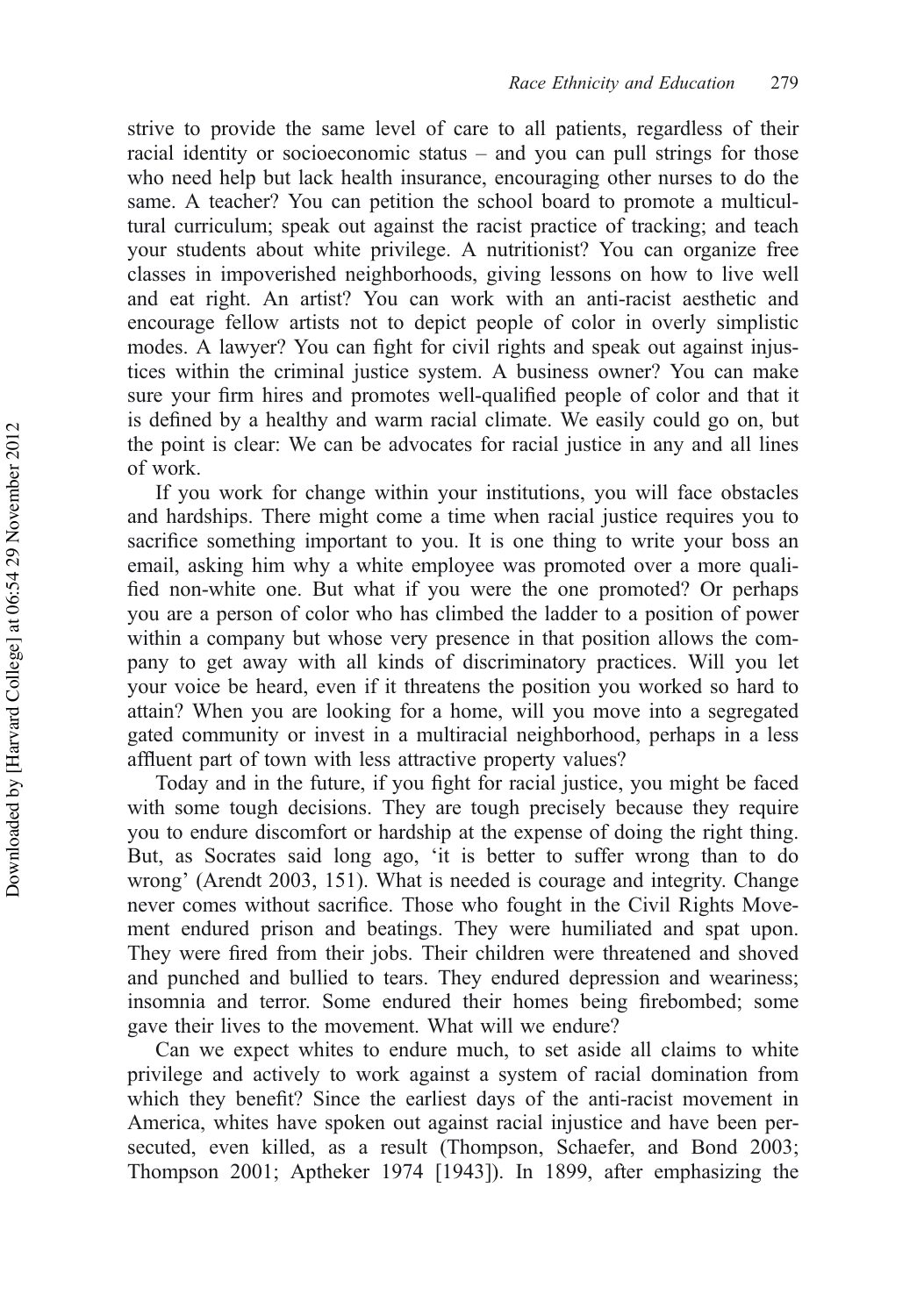responsibility of non-whites in the liberation struggle, Du Bois wrote these words: 'Discrimination is morally wrong, politically dangerous, industrially wasteful, and socially silly. It is the duty of whites to stop it, and to do so primarily for their own sakes' (Du Bois 1996 [1899], 394). Why would Du Bois argue that whites should help put an end to racial domination, not simply because it is the moral thing to do, but 'for their own sakes'?

The answer, of course, is that, despite the advantages whites enjoy on account of their skin privilege, whites, too, are afflicted by racial domination. For one, by creating racial antagonisms within the working class, racial domination has reinforced non-white and white poverty. Moreover, racial domination is costly, and white taxpayers shoulder the bill when they pay for prisons, police officers, and superficial fixes for old and entrenched social problems (Brown et al. 2003; Feagin et al. 2001). Racial domination, studies have shown, takes a psychological toll on whites, who live in fear of the racialized Other and with a good deal of guilt, depression, and shame (Spanierman et al. 2006). White people also suffer a kind of spiritual cost under the forces of racial domination. For their skin privileges, whites pay with a piece of their humanity. 'The price of the liberation of the white people,' Baldwin (1993 [1962], 97) would write, 'is the liberation of the blacks [and, we add, all people of color] – the total liberation, in the cities, in the towns, before the law, and in the mind'.

Collective action pitched at changing institutions complements individuallevel action. Both approaches are important, but collective action is far more effective. If you want to effect real and lasting change within your institutions, then organize others to join you in pushing change forward. Start where you are, changing the institutions to which you currently belong: your social associations, religious organizations, political parties, and workplaces. How would we do this? We tender two simple guidelines: join and reach. As for joining, in most cases you do not have to start from scratch. You can seek out organizations already at work and lend a hand. Join a union or an antiracist organization on campus or an interfaith alliance. And once you have joined, reach. Coalition-building means bringing others along with you in your pursuit of racial justice. Look for unlikely alliances; think of unusual connections. Seek out people in all areas of the institution to join your cause, from the mailroom to the corner office. Above all, reach across racial divides. Turn your back on false divisions separating 'Latino issues' from 'African American issues' or 'class issues' from 'race issues' and instead pursue an agenda that unites these causes. Multiracial coalition building is bound to fail unless organizations widen their vision and critically assess how their proposed solutions to institutional problems produce differential effects across race (Fortier 2005).

Consider an issue at the top of today's feminist agenda: violence against women. If an organization working to protect women from abuse persuades the state to increase the severity of domestic violence laws, it may uninten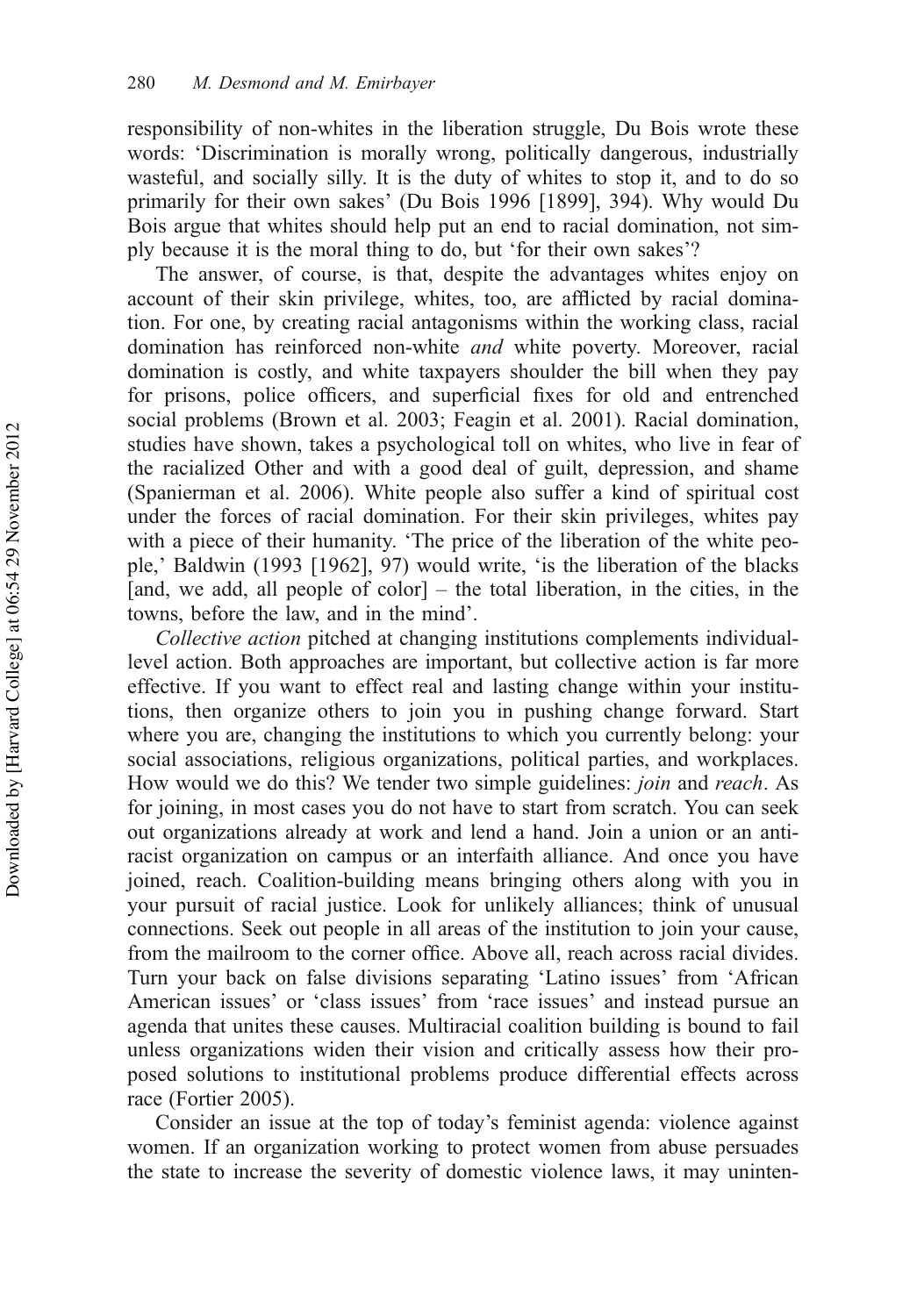tionally make things worse for victimized black women. The reason is that, because they are fully aware of the rampant inequalities faced by young black men within the criminal justice system, black women increasingly are reluctant to turn their abusers over to the police. In fact, studies have shown that, in black communities, the frequency of domestic violence calls decreases as the severity of domestic violence laws increases. The important point, one stressed over and over again by women of color, is that today's feminist movement must be utterly multiracial if it hopes to address the problems of all women. Tokenism simply will not do. The voices of women of color must be heard throughout feminist organizations, and the feminist movement must address their problems with the same commitment and intelligence as it does those of white women (Roberts 1997; Collins 2000; Crenshaw 1991).

Workers' rights won by union mobilization demonstrate the importance of interracial alliances. Asian-American and Mexican-American farm workers, along with documented and undocumented immigrants, joined together to fight for more rights and helped energize a movement that would eventually result in the thoroughly multiracial United Farm Workers of America. Chicago's white and black packinghouse workers, whom the business elite long had pitted against one another to drive down the price of labor, overcame ethnic and racial antagonisms to form the powerful United Packinghouse Workers of America. In 1946, the interracial union went on strike to increase workers' wages – and won. And Hawaii's racially diverse workingclass movement united native Hawaiian, Portuguese, Chinese, Japanese, and Filipino workers to win better pay and the institutionalization of antidiscrimination guidelines (Brueggemann and Boswell 1998; Halpern and Horowitz 1996; Barrett 1987; Jung 2003). In the tradition of the interracial labor movement, we can band together to bring about significant change in our society. 'Working in multiracial coalitions of equal members,' writes Frank Wu, 'united by shared principles, we can create communities that are diverse and just. Together, we can reinvent the civil rights movement' (Wu 2002, 325).

### Nation

Racial inequalities have persisted to this day in large part because, for far too long, the American state has refused to develop effective policies aimed at abolishing these disparities. The state has invested, and invested handsomely, in mass incarceration, but it has invested meagerly in drug treatment or job creation programs. It has invested mightily in warfare and weapons technology but has invested meagerly in public education, head start programs, or teachers' salaries (Brown et al. 2003, 230). A national anti-racist movement would work to reverse these trends and to push for intelligent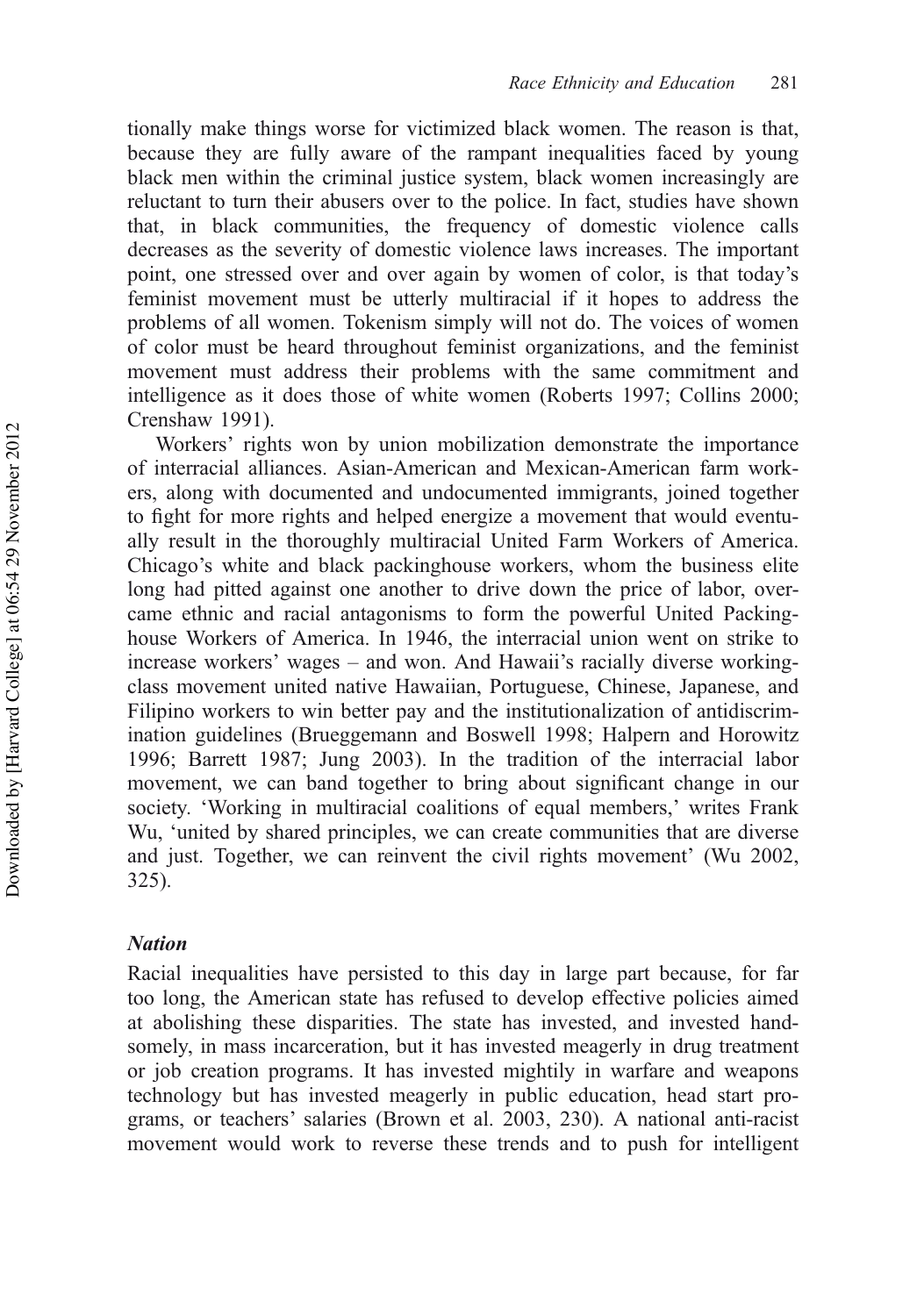'reforms that would ease the circumstances of people at the bottom of American society' (Piven 2008, 1).

How would we reform policy and social structure? How would we change our nation? Through ongoing, energetic, and collective political action. We can start by lobbying our elected officials, asking them to embrace anti-racist reforms. Write them letters; circulate and sign petitions; participate in Internet-based political movements; put our energies behind a candidate willing to fight racism and volunteer for her or his campaign. And never fail to vote (Piven and Cloward 2000). These political activities are the bread-and-butter of democratic participation and the least we should do as politically engaged citizens.

As history attests, however, bold reform and transformative social change are brought about, not only through such measures, but also – and primarily – through methods of public protest, including strikes, sustained boycotts, public demonstrations, civil disobedience, racial uprisings, and full-scale revolutions. Democracy entered the world through a revolution, and it is a revolution that we celebrate on the Fourth of July. Slavery was abolished because abolitionists employed revolutionary methods while agitating for slaves' freedom – and because, as Du Bois pointed out, black slaves themselves rose up in rebellion; women gained the right to vote because members of the suffrage movement took to the streets; union strikes during the beginning of the twentieth century helped boost thousands of workers from poverty into the middle class; the Vietnam War drew to a close because the powerful anti-war movement of the 1960s demanded it happen; and segregation folded because anti-racist social movements forced its hand (Metzgar 2000; Piven 2008). In 1984, Cesar Chavez reflected on a lifetime spent organizing farm workers with the words, 'The UFW [United Farm Workers of America] was the beginning! We attacked that historical source of shame and infamy that our people in this country lived with. We attacked that injustice, not by complaining; not by seeking hand-outs; not by becoming soldiers in the War on Poverty. We organized! ... [And in so doing,] we created confidence and pride and hope in an entire people's ability to create the future' (Chavez 2008 [1979], 426).

To participate in collective political action  $-$  to employ the time-honored methods of public protest  $-$  is to engage as fully and completely as possible in civil society and to refuse to 'become victims in a democratic society.' Of course, some social movements are more effective than others. Why do some movements succeed while others fail? Sociologists have devoted considerable effort to answering this question. In what follows, we organize their findings around seven components of successful political protest, stated here as injunctions.

First, realize you have power. Society is fundamentally a collection of relations of mutual dependence. Workers rely on capitalists for a paycheck, but capitalists rely on workers' labor; consumers rely on corporations for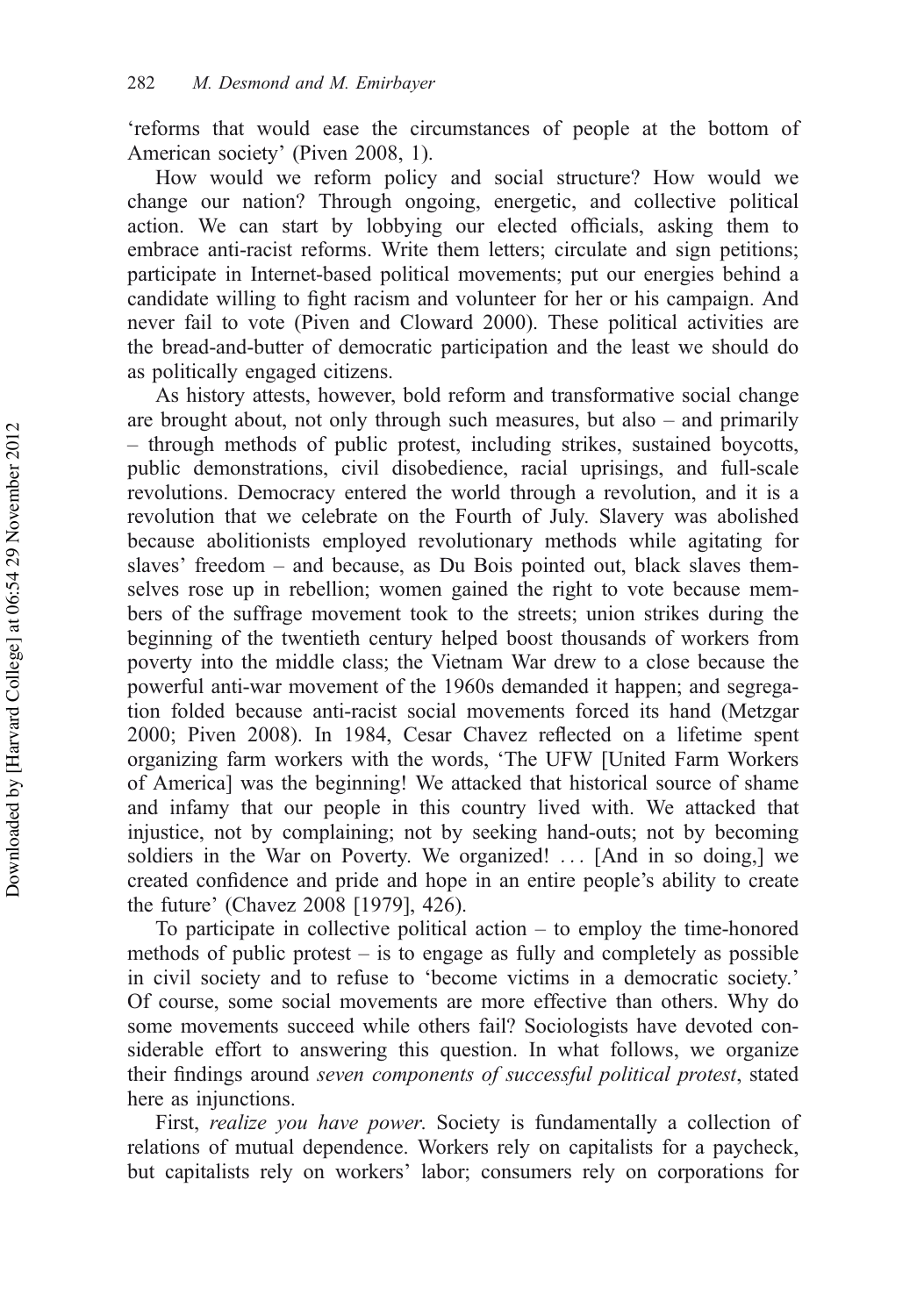their goods, but corporations depend on consumers' buying their products; citizens are subject to politicians' decisions, but they also hold great sway over politicians with the power of the vote; and we all depend on one another to uphold the laws and customs of civil society. When we acknowledge these relations of power – and determine how to exploit these relations – we have discovered the foundation of political protest.

Second, build coalitions. The practice of coalition-building discussed under the rubric of institutional change applies as well to social movements fighting for political or structural change. Successful movements accurately identify their targets, their adversaries, as well as their allies: many times, neither group is what one first expects. They also find ways of incorporating multiple institutions – religious organizations, social associations, student groups, unions – into their organizing efforts so that different institutions can work in concert with one another. To do so, they identify points of congruence with other social movements so as to widen their base and appeal (Meyer and Whittier 1994).

Third, remember that the insurgency matters more than the insurgent organization. Protest organizations are extremely important and can get quite a lot accomplished, but formal organizations can sometimes end up discouraging instead of promoting social unrest. As Frances Fox Piven and Richard Cloward point out in their important book, Poor People's Movements, elites often are happy to comply, as they know it is insurgency, not insurgent organizations, they have to fear (Piven and Cloward 1977, xi–xii). The successful social movement, then, has its priorities in line. It realizes that the power is in the mob not the meeting – that what is powerful is organizing not the organization – and it does not squander rare opportunities to breathe fresh life into the discontented masses.

Fourth, exploit weaknesses in the dominant system. Racial domination is old and powerful, it is true; but it is not a total system, immune to challenges. The smartest social movements finger its structures, find the weak spots, and tear them open. They identify simple strategies that can have large and far-reaching effects. Even individual acts of agitation can throw off the system of racial domination. Each of us, in our own fashion, can 'throw [our] grain of sand into the well-oiled machinery of resigned complicities' (Bourdieu 2003, 65).

Fifth, *do not be afraid to break some rules*. Some laws are just; others are not. Successful social movements do not allow unjust laws to stand in their way. This is the central idea undergirding civil disobedience, that tactic of protest upon which the Civil Rights Movement relied so heavily – and with great success. Throughout the history of America, people have found it impossible to act justly while obeying an unjust law. For a new society to burst forth, the unjust rules holding it back had to be snapped. In his essay, Resistance to Civil Government, Henry David Thoreau put it this way: 'If it is of such a nature that it requires you to be the agent of injustice to another,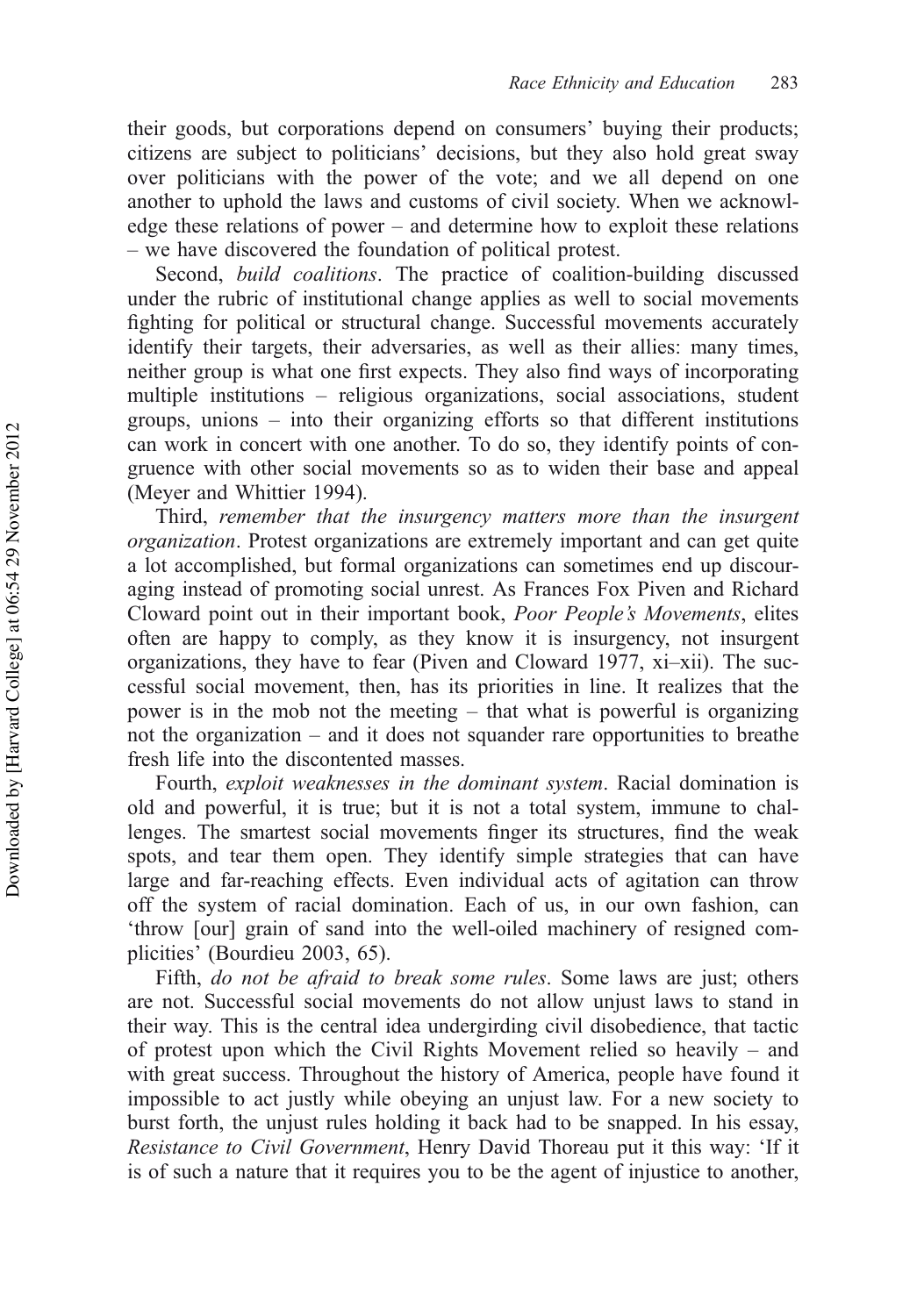then I say, break the law. Let your life be a counter-friction to stop the machine.'

Sixth, plan for the long haul. The successful social movement develops strategies to support its members throughout the organizing campaign, especially if those people are participating in political action that causes them some hardship. In many cases, activists need to figure out, not only how to mobilize together, but also how to live together, how to survive the insurgency without acquiescing to systems of domination. This is especially important in this day and age, when one finds many avowed anti-racist people but very few organized anti-racist activists – and where resistance to fundamental racial change remains strong (Hero and Preuhs 2006; Winant 2004, 57–62).

Finally, have fun. A peculiar injunction? Perhaps, but organizing against racial domination is difficult work. People often disagree about the fundamental nature of the problem and how, precisely, to confront it. One person might suggest that her organization focus on children's education; another might point to the family unit; and still another might suggest concentrating efforts on housing, prison, job-creation, community revitalization, or any number of things. The scarcity of any organization's time and resources requires the narrowing of objectives; and choosing to confront one problem over another often leads to serious inter-organizational conflict. Agendas clash, especially within coalitions comprising a diverse array of activists. Matters pertaining to the gay community or women of color might be raised; some members of the coalition might charge the organization with paying too much attention to 'Mexican issues' (like immigration) or 'black issues' (like inner-city poverty) and not enough attention to 'American Indian issues' (like environmental racism) or problems confronting poor whites (like rural poverty). The magnitude and depth of the problem as well as inter-organizational conflict might lead those who hope to struggle against racial domination to grow weary and burn out. Or they might fall in love with their outrage, overlooking the perhaps small but nonetheless significant victories (Gitlin 2003, 143). Activists might grow bitter and pessimistic and perhaps not recognize the triumph of justice even if it comes. This is why it becomes so important to laugh together. Those in a healthy social movement share stories and jokes; they horse around and pull pranks; they respect one another and look forward to working together. They are forward-thinking and optimistic, holding fast to the truism that we have come a long way and can go much farther. They believe in the promise of democracy. In such a social movement, power is evenly distributed throughout the organization, and control is not monopolized by a cadre of 'elite activists' (and neither is the brunt of the labor). Working toward racial justice may require sacrifice; it undoubtedly will result in frustration, anger, and feelings of defeat. But, ask any activist, it will also give you a deep sense of purpose and joy. When you work for something bigger than yourself, something more important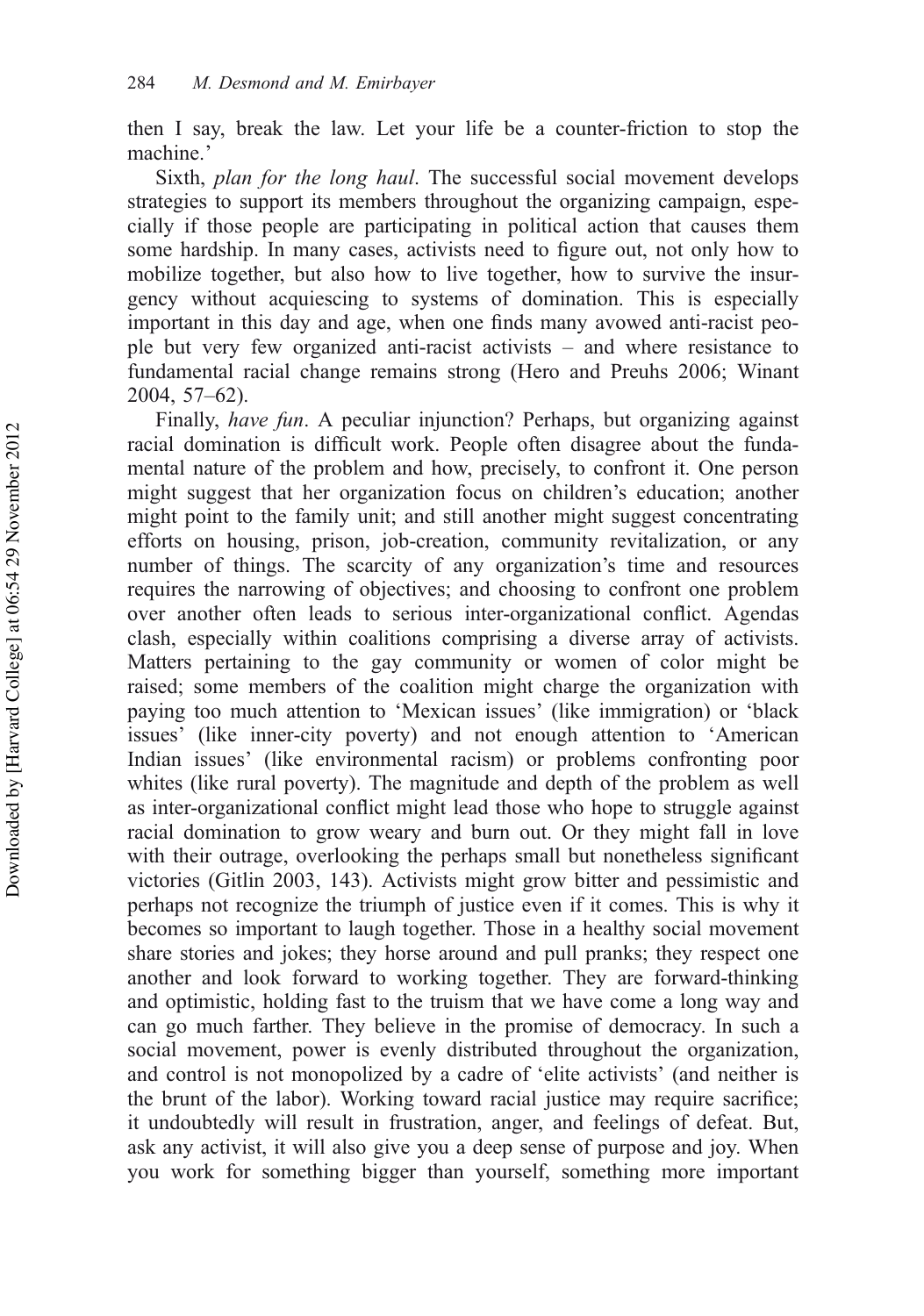than your checking account or your personal ambitions, life grows flush with meaning and importance.

### The next word

'It does not require a majority to prevail but rather an irate, tireless minority keen to set brushfires in people's minds.' Samuel Adams, one of America's founding fathers, offered these famous lines, words that ring true up to this very hour. It is necessary to remind ourselves time and again that during the Civil Rights Movement, the majority of white and non-white Americans stood on the sidelines while a core cadre of committed activists pushed the country forward. The same is true of most major historical events. Analysts have referred to it as the 80/20 phenomenon: the common observation that roughly 80% of social change is brought about by 20% of the population. Sociologist Mario Small (2004, 177) has gone even further, suggesting that a community association that involves less than 1% of the total neighborhood population can bring about significant social change in that neighborhood.

When a few impassioned citizens gather together around a single cause, the potential to move the world is in their hands. 'Idealist and naïve,' dismisses the cynic, coldly and confidently pointing to the countless times people have tried and failed. Yes, there have been failures aplenty – power never cedes ground easily – but we owe many of the freedoms we enjoy today to idealistic souls who joined hands and marched forward as the cynics snickered off to the side.

Collective action is most effective when people break down the racial cleavages that slice civil society into a hundred different groups. The Civil Rights Movement is a prime example of this, for the movement was never more powerful than when blacks were able to incorporate other non-whites and whites into their liberation struggle (Alexander 2006). 'The present problem of problems,' Du Bois (1999 [1920], 33) once remarked, 'is nothing more than democracy beating itself helplessly against the color bar, – purling, seeping, seething, foaming to burst through... [but] held back by those who dream of future kingdoms of greed built on black and brown and yellow slavery.' Democracy has poked through the veil bit by bit, letting some light through with each advance, but its full potential has yet to be unleashed upon America.

This article has provided some guidance for how we might advance the march of a multicultural democracy, ways we can address racial domination. We have specified three ends – intended to provide a picture of possibilities that, once in our line of vision, may be used to direct and galvanize engaged citizens – as well as some guidelines for how we might go about achieving these ends. So much more could be said – and we invite you to say it. The next word is yours.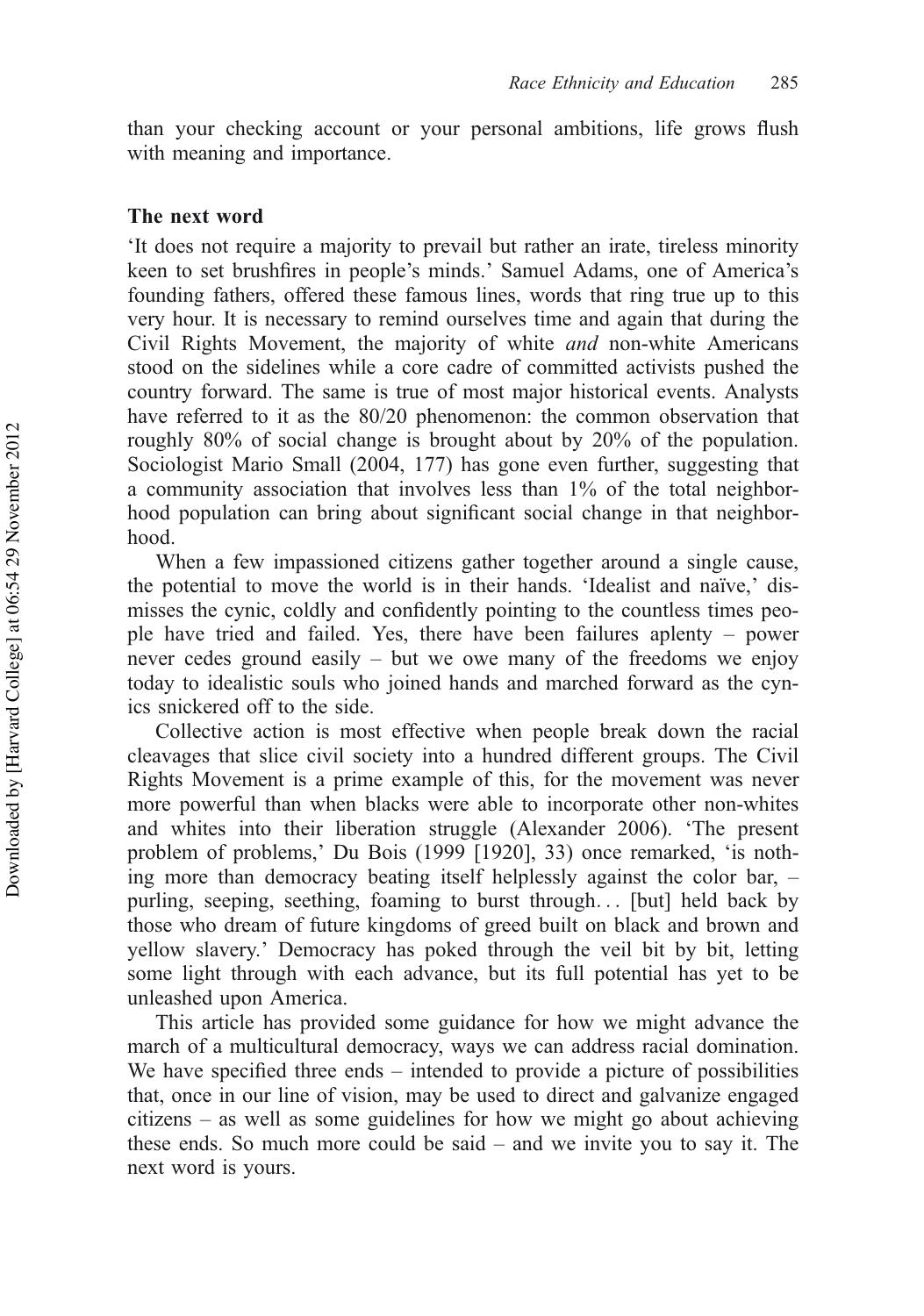#### References

- Abu-Lughod, L. 1991. Writing against culture. In Recapturing anthropology: Working in the present, ed. R. Fox. Santa Fe, NM: School of American Research Press.
- Alexander, J. 2006. The civil sphere. New York: Oxford University Press.
- Appiah, K.A. 2006. Cosmopolitanism: Ethics in a world of strangers. New York: Norton.
- Apple, M. 1999. The absent presence of race in educational reform. Race Ethnicity and Education 2: 9–16.
- Aptheker, H. 1974 [1943]. American Negro slave revolts. New York: International.
- Arendt, H. 1978. The life of the mind, volume two: Willing. New York: Harcourt Brace Jovanovich.
- Arendt, H. 2003. Responsibility and judgment. New York: Schocken Books.
- Baldwin, J. 1993 [1962]. The fire next time. New York: Vintage.
- Banks, J. 2002. Race, knowledge construction, and education in the USA: Lessons from history. Race Ethnicity and Education 5: 7–27.
- Banting, K., and W. Kymlicka. 2006. Introduction: Multiculturalism and the welfare state: Setting the context. In Multiculturalism and the welfare state: Recognition and redistribution in contemporary democracies, ed. K. Banting and W. Kymlicka, 1–48. New York: Oxford University Press.
- Barrett, J. 1987. Work and community in the jungle: Chicago's packinghouse workers, 1894–1922. Bloomington: University of Illinois Press.
- Barry, B. 2001. Culture and equality: An egalitarian critique of multiculturalism. Cambridge: Harvard University Press.
- Bell, D. 1987. And we are not saved: The elusive quest for racial justice. New York: Basic Books.
- Bonilla-Silva, E. 2003. Racism without racists: Color-blind racism and the persistence of racial inequality in the United States. Lanham, MD: Rowman and Littlefield.
- Borjas, G. 1990. Friends or strangers: The impact of immigrants on the U.S. economy. New York: Basic Books.
- Borjas, G., and M. Tienda. 1987. The economic consequences of immigration. Science 235: 645–52.
- Bourdieu, P. 2003. Firing back: Against the tyranny of the market 2, 17–25. New York: New Press.
- Brown, M., M. Carnoy, E. Currie, T. Duster, D. Oppenheimer, M. Shultz, and D. Wellman. 2003. White-washing race: The myth of a color blind society. Berkeley: University of California Press.
- Brubaker, R., and F. Cooper. 2000. Beyond identity. Theory and Society 29: 1–47.
- Brueggemann, J., and T. Boswell. 1998. Realizing solidarity: Sources of interracial unionism during the Great Depression. Work and Occupations 25: 436–82.
- Chavez, C. 2008 [1979]. Address to the Commonwealth Club of California, 1984. Freedom in America, ed. Kenneth Bridges, 424-30. Upper Saddle River, NJ: Pearson, Prentice Hall.
- Cohen, J., and J. Rogers. 1993. Associations and democracy. Social Philosophy and Policy 10: 282–312.
- Collins, P.H. 2000. Black feminist thought: Knowledge, consciousness, and the politics of empowerment, 2nd ed. New York: Routledge.
- Cooley, C.H. 1966 [1918]. Social process. Carbondale: Southern Illinois University Press.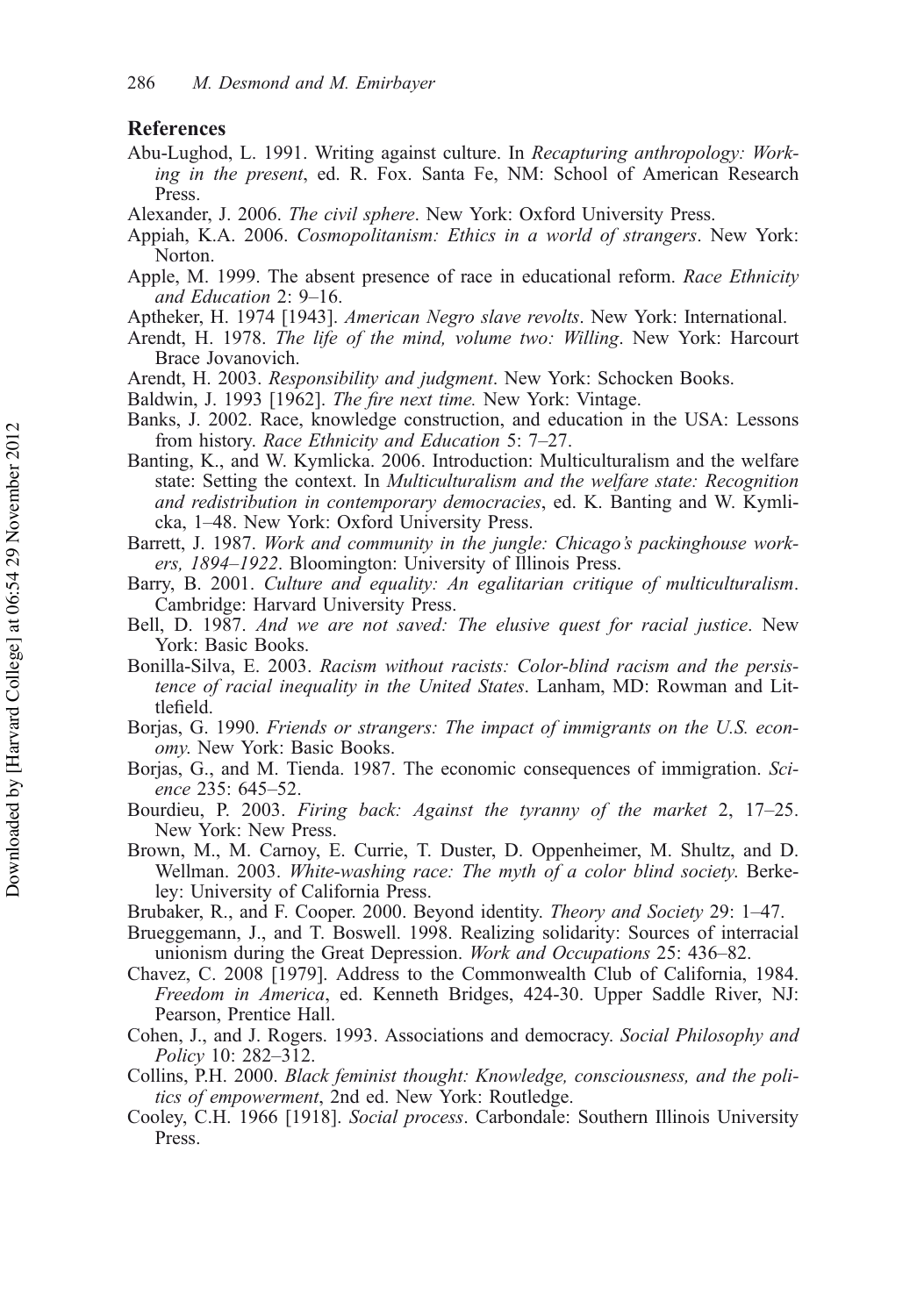- Crenshaw, K. 1991. Mapping the margins: Intersectionality, identity politics, and violence against women of color. Stanford Law Review 43: 1241–99.
- Cronon, W. 1998. 'Only connect...': The goals of a liberal education. The American Scholar 67: 73–80.
- Dewey, J. 1988 [1920]. Reconstruction in philosophy. In John Dewey: The middle works, 1899-1924, Vol. 12: 1920. Carbondale: Southern Illinois University Press..
- Dewey, J. 1988 [1929]. The quest for certainty, The later works, 1925-1953, Vol. 4: 1929. Carbondale: Southern Illinois University Press.
- Du Bois, W.E.B. 1996 [1899]. The Philadelphia Negro: A social study. Philadelphia: University of Pennsylvania Press.
- Du Bois, W.E.B. 1999 [1920]. Darkwater: Voices from within the veil. New York: Dover.
- Fanon, F. 2004 [1963]. The wretched of the earth. New York: Grove.
- Feagin, J., and H. Vera. 2001. Liberation sociology. Cambridge: Westview.
- Feagin, J.R., H. Vera, and P. Batur. 2001. White racism: The basics, 2nd ed. New York: Routledge.
- Figueroa, P. 1999. Multiculturalism and anti-racism in a new era: A critical review. Race Ethnicity and Education 2: 281–302.
- Ford, R.T. 2005. Racial culture: A critique. Princeton, NJ: Princeton University Press.
- Fortier, A.-M. 2005. Pride politics and multiculturalist citizenship. Ethnic and Racial Studies 28: 559–78.
- Fuchs, L. 1992. Thinking about immigration and ethnicity in the United States. In Immigration in two democracies: French and American experience, ed. D. Horowitz and G. Noiriel, 39–65. New York: New York University Press.
- Gitlin, T. 1996. The twilight of common dreams: Why America is wracked by culture wars. New York: Henry Holt and Company.
- Gitlin, T. 2003. Letters to a young activist. New York: Basic Books.
- Gotanda, N. 2000. A critique of 'Our Constitution is Color-Blind'. In Critical race theory: The cutting edge. 2nd ed., ed. R. Delgato and J. Stefancic, 35–8. Philadelphia: Temple University Press.
- Habermas, J. 2003. Intolerance and discrimination. International Journal of Constitutional Law 1: 2–12.
- Hacker, J., and P. Pierson. 2005. *Off center: The republican revolution and the ero*sion of American democracy. New Haven, CT: Yale University Press.
- Halpern, R., and R. Horowitz. 1996. Meatpackers: An oral history of black packinghouse workers and their struggle for racial and economic equality. New York: Twayne Publishers.
- Harvey, D. 2005. A brief history of neoliberalism. New York: Oxford University Press.
- Hero, R., and R. Preuhs. 2006. Multiculturalism and welfare politics in the USA: A state-level comparative analysis. In Multiculturalism and the welfare state: Recognition and redistribution in contemporary democracies, ed. K. Banting and W. Kymlicka, 121–51. New York: Oxford University Press.
- Huxley, A. 1998 [1932]. Brave new world. New York: Perennial.
- Jackson, D. 1996. Facts favor affirmative action. The Boston Globe, October 30: A17.
- Jung, M.-K. 2003. Interracialism: The ideological transformation of Hawaii's working class. American Sociological Review 68: 373–400.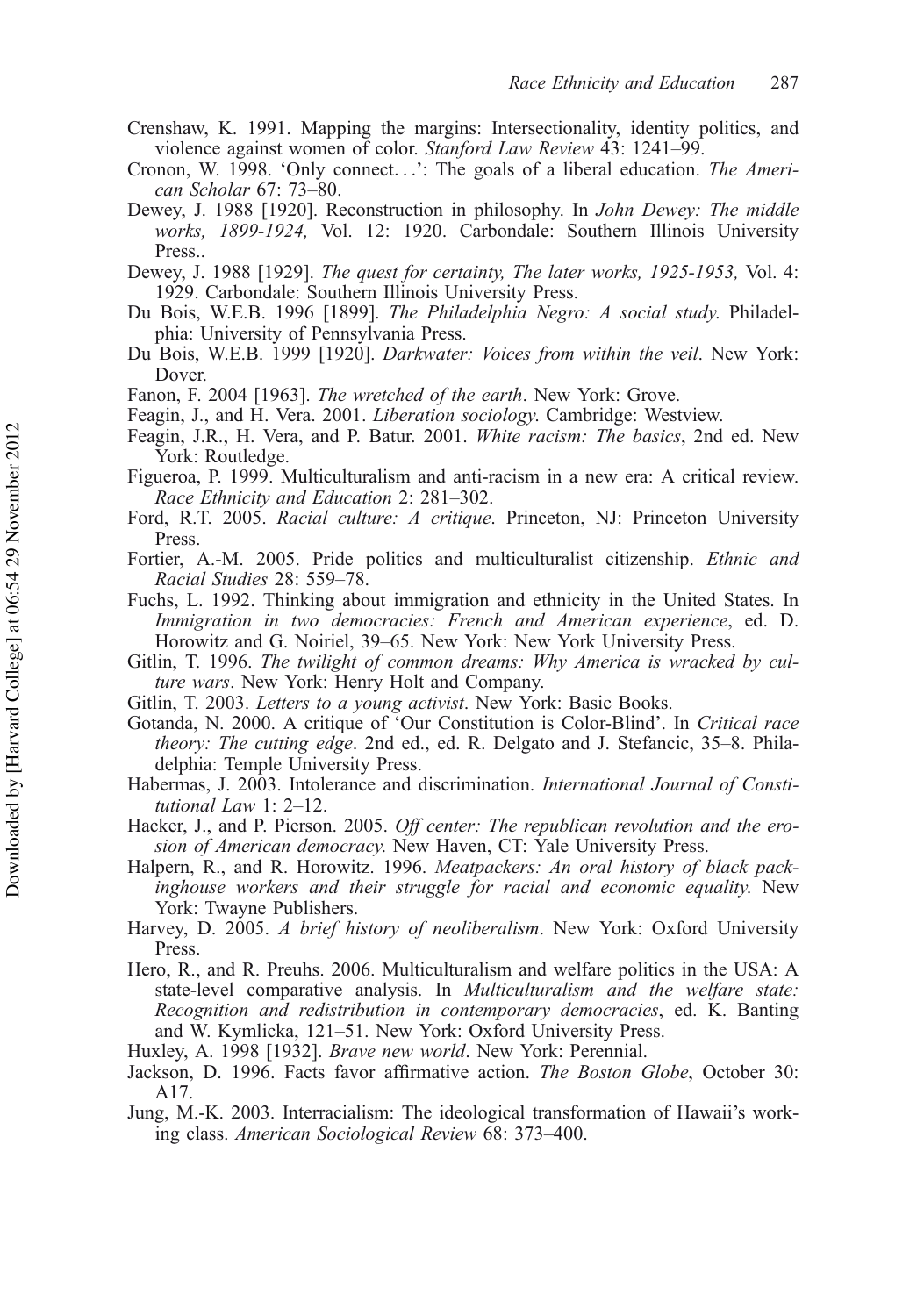- Katz, J. 1978. White awareness: A handbook for anti-racism training. Norman: Oklahoma University Press.
- Katznelson, I. 2005. When affirmative action was white: The untold history of racial inequality in twentieth-century America. New York: Norton.
- Kivel, P. 2002 [1997]. Uprooting racism: How white people can work for racial justice, revised ed. Gabriola Island, BC: New Society Publishers.
- Kymlicka, W. 1995. Multicultural citizenship: A liberal theory of minority rights. New York: Oxford University Press.
- Lewin, K. 1951. Field theory in social science: Selected theoretical papers. New York: Harper and Row.
- Metzgar, J. 2000. Striking steel: Solidarity remembered. Philadelphia: Temple University Press.
- Meyer, D., and N. Whittier. 1994. Social movement spillover. Social Problems 4: 277–98.
- Mills, C.W. 1959. The sociological imagination. New York: Oxford University Press.
- Morin, R. 1997. Unconventional wisdom. The Washington Post, January 12: CO5.
- Mullings, L. 2005. Interrogating racism: Toward an antiracist anthropology. Annual Review of Anthropology 24: 667–93.
- Nemiroff, R. 1969. To be young gifted and black: A portrait of Lorraine Hansberry in her own words. New York: Samuel French.
- Norton, E.H. 1996. Affirmative action in the workplace. In The affirmative action debate, ed. G. Curry, 39–48. Reading: Addison-Wesley.
- Patterson, O. 1998. The ordeal of integration: Progress and resentment in America's 'racial' crisis. New York: Basic Civitas Books.
- Pedersen, A., I. Walker, and M. Wise. 2005. 'Talk does not cook rice': Beyond anti-racism rhetoric to strategies for social action. Australian Psychologist 40: 20–30.
- Phillips, A. 2007. Multiculturalism without culture. Princeton, NJ: Princeton University Press.
- Piven, F.F. 2008. Can power from below change the world? American Sociological Review 73: 1–14.
- Piven, F.F., and R. Cloward. 1977. Poor people's movements: Why they succeed, how they fail. New York: Pantheon.
- Piven, F.F., and R. Cloward. 2000. Why Americans still don't vote: And why politicians want it that way. Boston: Beacon Press.
- Polanyi, K. 2001 [1944]. The great transformation: The political and economic origins of our time. Boston: Beacon.
- Reskin, B. 1998. The realities of affirmative action. Washington, DC: American Sociological Association.
- Rich, M., and A. Castelan Cargile. 2004. Beyond the breach: Transforming white identities in the classroom. Race Ethnicity and Education 7: 351–65.
- Roberts, D. 1997. Killing the black body: Race, reproduction, and the meaning of liberty. New York: Pantheon.
- Sartre, J.-P. 2004 [1963]. Preface. In The wretched of the earth, F. Fanon. New York: Grove.
- Small, M. 2004. Villa Victoria: The transformation of social capital in a Boston barrio. Chicago: University of Chicago Press.
- Smith, R. 1999. Toward a more perfect union: Beyond old liberalism and neoliberalism. In Without justice for all: The new liberalism and our retreat from racial equality, ed. A. Reed, Jr., 327–53. Boulder, CO: Westview Press.